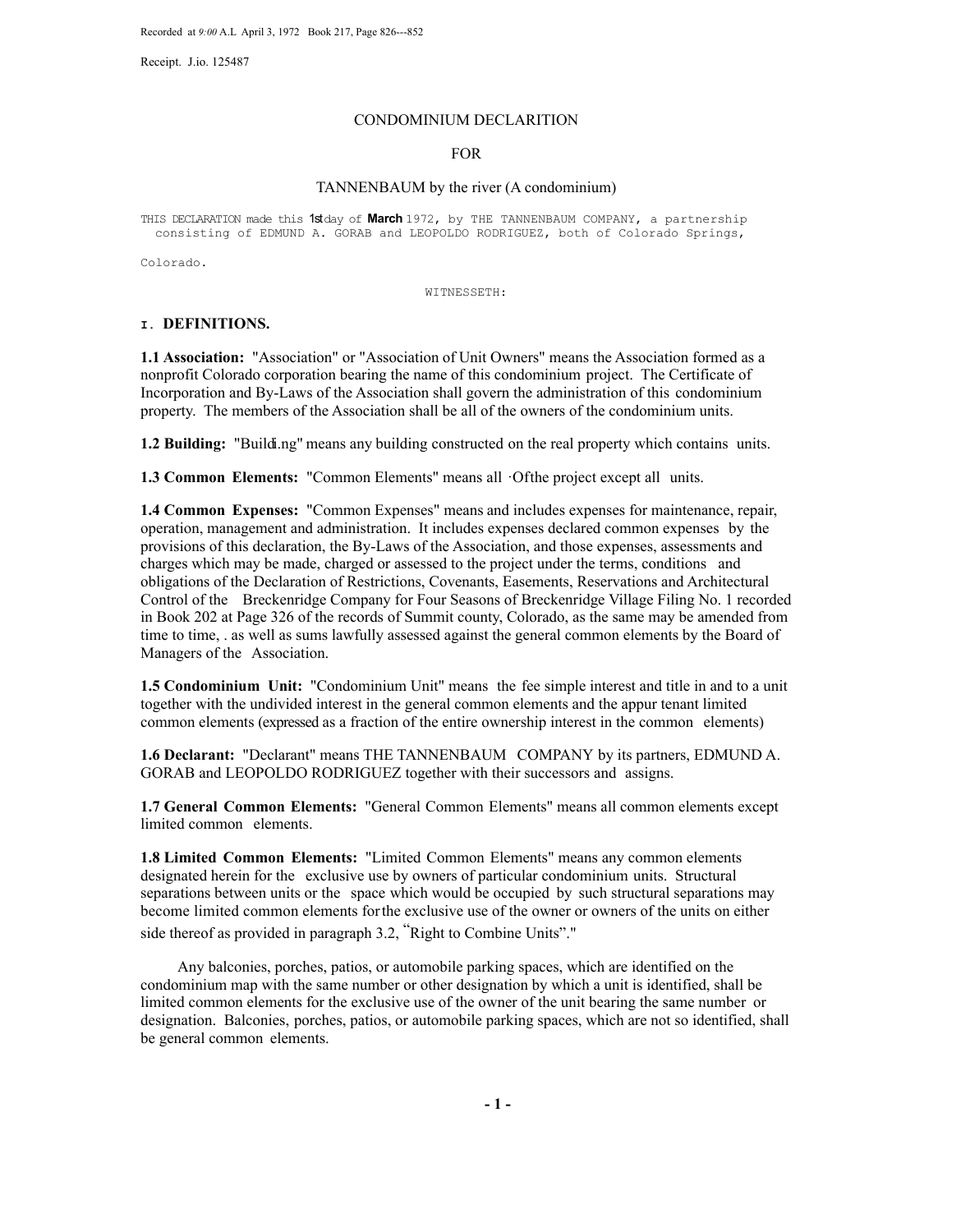1.9 "Map" means and includes "Condominium Map" or "Supplemental Map" and shall be that instrument reflecting the engineering survey of the land which depicts and locates thereon· all of the improvements, the floor and elevation plans, and any other drawings or diagrammatic plans depicting a part of or all of the improvements and lands together with the legal description of the real property upon which the project is situate.

**1.10 Mortgage:** "Mortgage" means any mortgage, dead of trust, or other security instrument by which a condominium unit or part there of is encumbered.

**1.11 Mortgagee:** "Mortgagee" means any person named as the mortgagee or beneficiary under a deed of trust or mortgage under which the interest of any owner is encumbered, or any successor to the interest of such person under such deed of trust or mortgage.

**1.12 Owner:** "Owner" means any person or entity,including Declarant at any time owning a condominium unit. The term "Owner u shall not refer to any mortgagee unless such mortgagee has acquired title pursuant to foreclosure or any proceeding in lieu of foreclosure.

**1.13 Project:** "Project" means the real property and all buildings and other improvements erected upon the real property.

**1.14 Unit:** "Unit" means an individual air space unit consisting of enclosed rooms occupying part of a building and bounded by the interior surfaces of the walls, floors, ceilings, windows, doors and built-in fireplaces, if any, along the perimeter boundaries of the air space as said boundaries are shown on the con dominium map together with all fixtures and improvements therein contained. Notwithstanding the fact that they may be within the boundaries of such air space, the following are not part of a unit insofar as they are necessary for the support or full use and enjoyment of another unit:

- **(a) Bearing walls**
- **(b) Beams**
- **(c) Girders**
- **(d) Columns**
- **(e) Floors**
- **(f) Ceilings**
- **(g) Roofs {exceptthe interior surfacesthereof)**
- **(h) Foundations**
- **(i) Space heating or cooling equipment and water heating or cooling equipment, if any**
- **(j) Tanks**
- **(k) Pumps**
- **(l) Pipes**
- **(m) Vents**
- **(n) Ducts**
- **(o) Shafts**
- **(p) Flues**
- **(q) Chutes**
- **(r) Conduits**

**(s) Wires and other utility installations, except the outlets thereof when located within the unit, The interior surfaces of a window or door means the points at which such surfaces are located when such windows or doors are closed.**

#### **II – INTENTION AND PURPOSE**.

**2.1 Declaration:** Declarant declares that the project and every part thereof is held and shall be held, conveyed , devised, leased, rented, encumbered, used, occupied and improved and otherwise affected in any manner subject to the provisions of this declaration. Each and all of the provisions of this declaration are hereby declared to be in furtherance of the general plan and scheme of condominium ownership referred to herein and are further declared to be for the benefit of the project and every part thereof and for the benefit of each owner.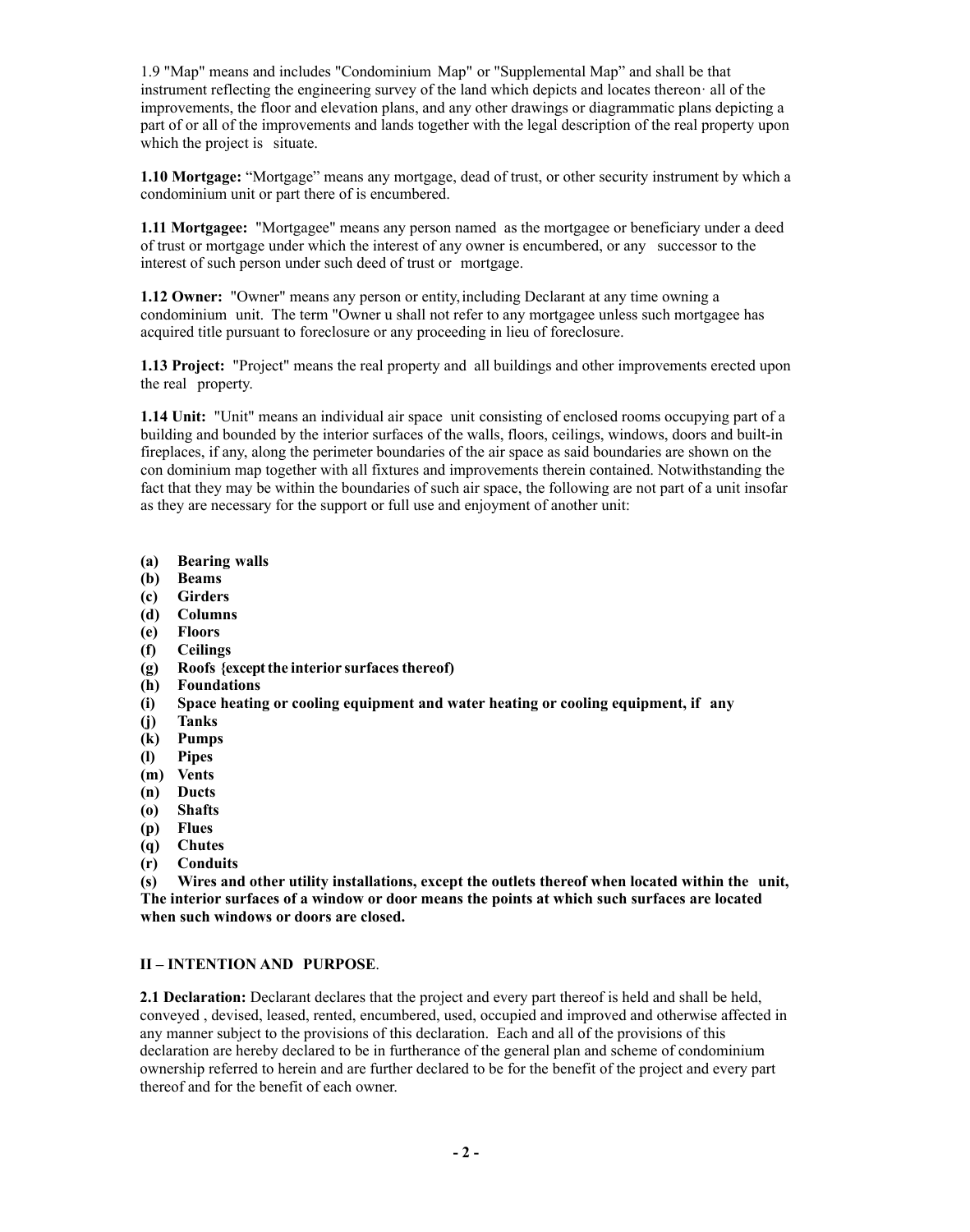**2.2 Applicable Law**: The applicable law of the condominium project is established under the Condominium Ownership Act of the State of Colorado as the same is in effect on the date of this declaration.

**2.3 Plan for Ownership:** Declarant hereby does establish a plan for the ownership in fee simple of the real property estates consisting of the area or space contained in each of the air space units in the building improvements and the co-ownership by the individual and separate owners thereof as tenantsin-common of all the- remaining property, which property is referred to as the common elements, general and limited.

**2.4 Covenants Running with the Land:** All provisions of this condominium declaration shall be deemed to run with the land as covenants or as equitable servitudes as the case may be. These covenants shall be a burden and a benefit to declarant, its successors and assigns, and any person acquiring or owning an interest in the real property and improvements, their grantees, successors, heirs, executors, administrators, devisees or assigns.

#### **III. NATURE AND INCIDENTS OF CONDOMINIUMOWNERSHIP**

**3.1 Estates of an Owner:** The project *is* divided hereby into condominium units. Each such unit consists of a fee simple interest in a unit and an undivided fee simple interest in the common elements in accordance with the attached Exhibit "A" , which interest is here cy declared to be appurtenant to such unit. Subject to the limitations contained in this declaration, any owner shall have the nonexclusive right to use and enjoy the general common elements, subject to reasonable rules and regulations. As an owner he shall have the exclusive right to use and enjoy any limited common elements which may be designated for such exclusive use.

**3.2 Right to Combine Units:** With the written consent of declarant or the written consent of the Board of Managers if declarant owns less than one third of the units I two or more units may be utilized by the owner or owners thereof as if they were one unit. To the extent permitted in the written consent any walls, floors or other structural separation between any two such units, or any space which would be occupied by such structural separations but for the utilization of the two units as one unit may , for so long as the two units are utilized as one unit, be utilized by the owner or owners of the adjoining units a limited common elements, except to the extent that any such structural separations are necessary or contain facilities necessary for the support, use or enjoyment of other parts of the project.

 At any time, upon the request of the owner of one of such adjoining, combined units any opening between the two units which, but for joint utilization of the two units, would have been occupied by a structural separation, shall be closed. Such closure shall be at the equal expense of the owners of each of the two units affected and the structural separations between the two units shall thereupon become limited common elements.

**3.3 Title:** Title to a condominium unit may be held or owned by any entity and in any manner in which title to any other real property may be held or owned in the State of Colorado.

**3.4 Inseparability:** No portion of a condominium unit may be separated from any other portion thereof during the period of condominium ownership prescribed herein. Each unit and the undivided interest in the common elements appurtenant to such unit shall always be conveyed, devised, encumbered, and otherwise affected only as a complete condominium unit. Every gift, de vise, bequest, transfer, encumbrance, conveyance or other disposition of a condominium unit or any part thereof shall be construed to be a gift, devise, bequest, transfer, encumbrance or conveyance respectively of the entire condominium unit together with all appurtenant rights created by law or by this declaration.

**3.5 Partition not Permitted:** The common elements shall be owned in common by all the owners of condominium units and no owner may bring any action for partition thereof.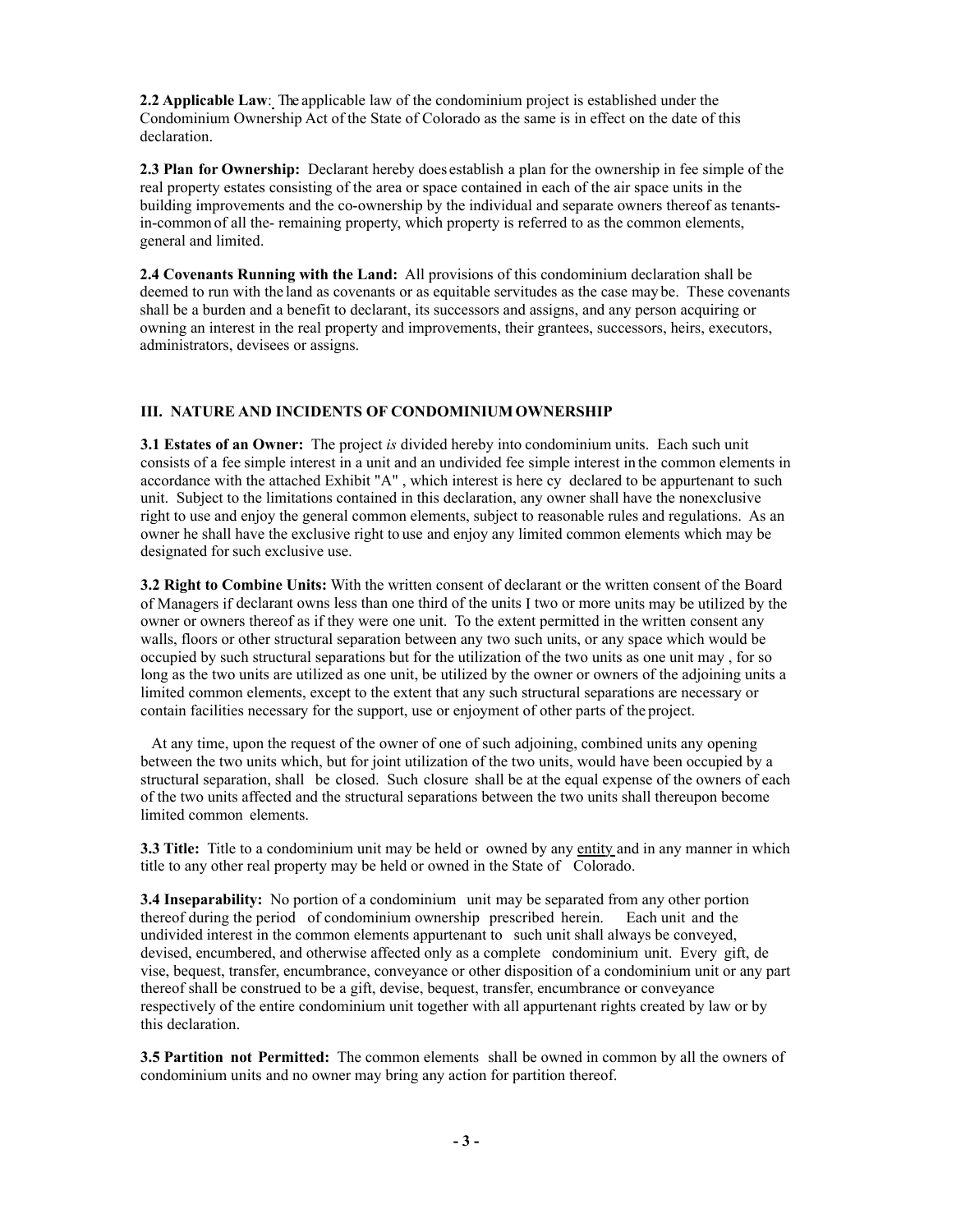**36Map:** The map may be filed for record in whole or in parts or sections, from time to time, as the stages of construction of the units and other improvements are substantially completed. Each section of the map filed subsequent to the first or initially filed map shall be termed a supplement to such map and the numerical sequence of such supplements shall be shown thereon. The map or any part or section thereof depicting units shall not be filed for record until the building in which the units are located has been substantially completed in order to permit the location thereof, both horizontally- and vertically. Each such map shall be filed for record prior to the conveyance of a condominium unit to a purchaser. Each such map shall depict and show at least the following: The legal description of the land and a survey thereof; the location of the building{s); the floor and elevation plans; the location of the unit within the building, both horizontally and vertically; the thickness of the common walls between or separating the units; the location of any structural components or supporting elements of a building located within a unit; and the unit designations and the building symbol. The map shall contain the certificate of a registered professional engineer, licensed architect or surveyor, or any of them, certifying that the map substantially depicts the location and the horizontal and vertical measurements of the building, the units, the unit designations, the dimensions of the units, the elevations of the unfinished floors and ceilings as constructed, the building symbol, and that such map was prepared subsequent to substantial completion of the improvements. Each supplemental map and/or any amendment shall set forth a like certificate when appropriate. In interpreting the map the existing physical boundaries of each separate unit as constructed shall be conclusively presumed to be its boundaries. Declarant reserves the right to amend the map, from time to time, to conform the same according to the actual location of any of the constructed improvements and to establish, vacate and relocate easements, access road easements and on-site parking areas.

**3.7 Ad Valorem Taxation:** Declarant shall give written notice to the Assessor of Summit County of the creation of condominium ownership in this property as provided by law so that each unit and the undivided interest in the general common elements appurtenant thereto shall be deemed a parcel and subject to separate assessment and taxation. No forfeiture or sale of any condominium unit for delinquent taxes, assessments or other governmental charges shall divest or in any way affect the title to any other condominium unit.

**3.8 Use and Occupancy:** The units shall beused and occupied by the owner, his family and their guests, his business invitees and his tenants and their guests, and such use shall be limited to residential and recreational housing accommodation purposes only.

 Declarant and declarant's employees, representatives, agents and contractors may maintain a business and sales office, construction facilities and yards, model units and other developer's facilities necessary or required during the construction and sales periods. The Managing Agent may maintain an office in one of the units in the condominium project for the purpose of managing the condominium units within this condominium project.

**3.9 Owner's Rights with Respect to Interiors:** Each owner shall have the exclusive right to paint, repaint, tile, wax, paper or otherwise refinish and decorate the interior surfaces of the walls, ceilings, floors and doors forming the boundaries of his unit and all walls, ceilings, floors and doors within such boundaries.

**3.10 Easement for Access to Condominium Units:** Each condominium unit shall have access to a public street and ski facilities by an access easement shown on the condominium map or across general common elements of the project intended for that purpose. In the event declarant or the association provides a suitable substitute easement at any time in the future, each owner, by acceptance of a conveyance of a condominium unit, agrees for himself and his successors in interest to re-convey to declarant upon thirty (30) days' notice by declarant all of such owner's right, title and interest in the original easement or easements; provided, however, that in any event such notice shall have been given, if at all, on or before December 31, 1986, and the recon variance shall have been executed and delivered, if at all, on or before July 31, 1987. Each mortgagee, by acceptance of a mortgage on a condominium unit, agrees for himself and his successors in interest to release the original easement or easements from such mortgage upon like notice and subject to like proviso, upon receipt of proper instruments subjecting the suitable substitute easement to the lien of the mortgage, provided that the mortgage shall have the same priority with respect to the substitute easement as it had with respect to the original easement or easements.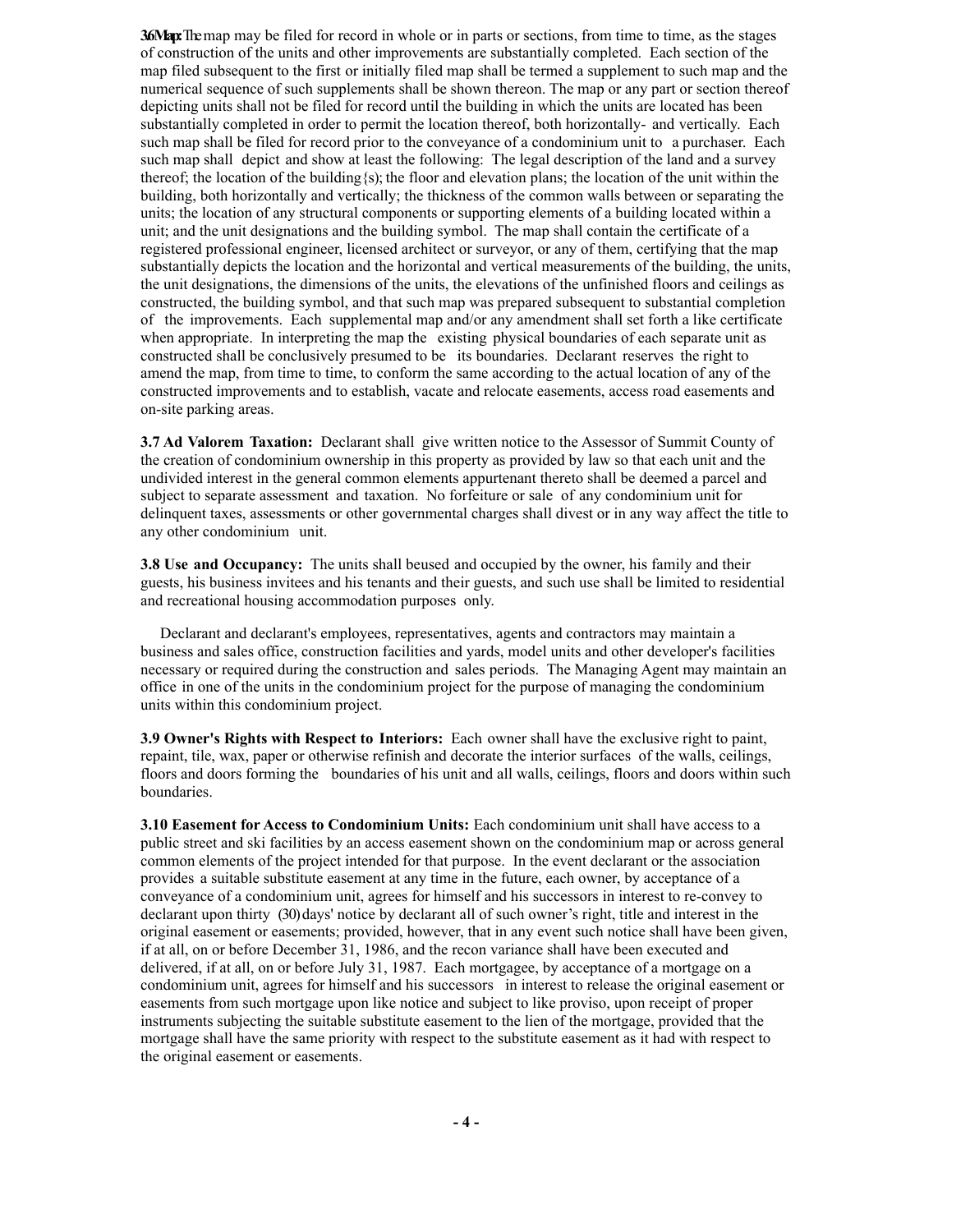**3.11 Easements for Encroachments:** If any portion of the general common elements encroaches upon a unit or units, a valid easement for the encroachment and for the maintenance of same, so long as it stands, shall and does exist. If any portion of a unit encroaches upon the general common elements, or upon an adjoining unit or units, a valid easement for the encroachment and for the maintenance of same, so long as it stands, shall and does exist.

 Such encroachments and easements shall not be considered or determined to be encumbrances either on the general common elements or on the units for purposes of marketability of title.

**3.12 Easements of Access for Repair, Maintenance and Emergencies:** The owners and/or Association shall have the irrevocable right, to be exercised by the Managing Agent or Board of Managers of the Association, to have access to each unit from time to time during reasonable hours as may be necessary for the maintenance, repair or replacement of any of the general common elements therein or accessible therefrom, or for making emergency repairs therein necessary to prevent damage to the general common elements or to another unit. Damage to the interior or any part of a unit resulting from the maintenance, repair, emergency repair or replacement of any of the general common elements or as a result of emergency repairs within another unit, at the instance of theAssociation, shall be a common expense of all of the owners; provided however, that if such damage is the result of the misuse or negligence of a unit owner, then such unit ownershallbe responsible and liable for all of such damage. All damaged improvements shall be restored substantially to the same condition in which they existed prior to the damage. All maintenance, repairs and replacements as to the general common elements, whether located inside or outside of units (unless necessitated by the negligence or misuse of a unit owner, in which case such expense shall be charged to such unit owner), shall be the common expense of all of the owners.

**3.13 Owner's Right to Ingress and Egress and Support:** Each owner shall have the right to ingress and egress over, upon and across the general common elements necessary for access to his unit, and to any limited common elements designated for use in connection with his unit, and shall have the right to the horizontal and lateral support of his unit, and such rights shall be appurtenant to and pass with the title to each condominium unit.

**3.14 Association's Right to Use of Common Elements:** The Association shall have a nonexclusive easement to make such use of the common elements as may be necessary or appropriate to perform the duties and functions which it is obligated or permitted to perform pursuant to this declaration, including the right to construct and maintain in the general common elements maintenance, recreational and storage facilities for use by the Association and/or its members, and to assign particular storage facilities for use by the owners of particular units.

**3.15 Easements Deemed Created:** All conveyances of condominium units hereafter made, whether by the declarant or otherwise, shall be construed to grant and reserve such reciprocal easements as are provided for herein, even though no specific reference to such easements appears in any such conveyance.

 All conveyances of condominium units hereafter made, whether by declarant or otherwise, shall be construed to grant to transferees nonexclusive rights in that easement, even though no specific reference to that easement appears in such conveyance.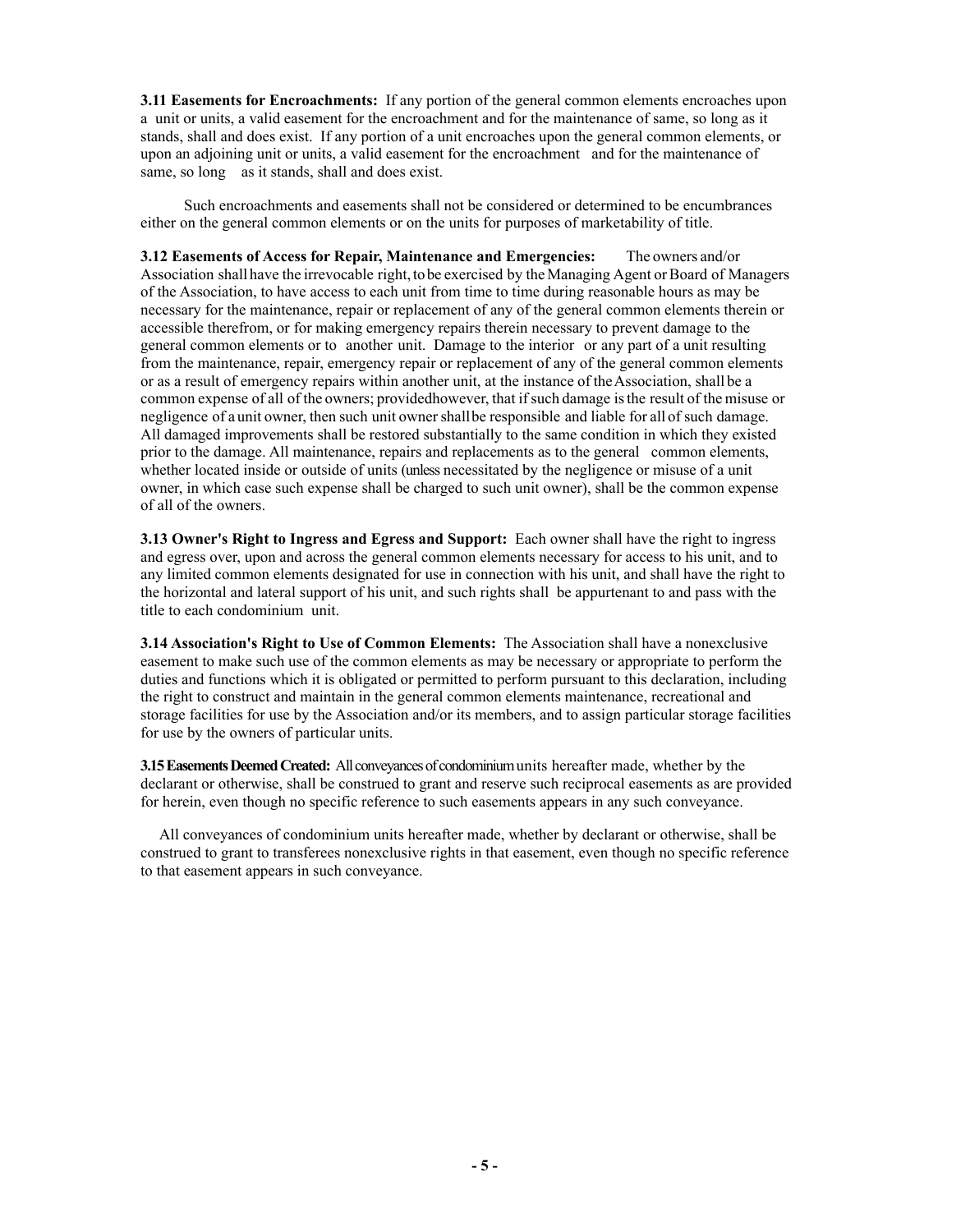#### **IV. DESCRIPTION OF A CONDOMINIUM UNIT.**

**4.1 Method of Description:** Every contract for the sale of a condominium unit and every other instrument affecting title to a condominium unit may describe that condominium unit by the number shown on the condominium map with the appropriate reference to the condominium map and to this declaration as each appears in the records of the County Clerk and Recorder of Summit County, Colorado, in the following fashion:

Condominium Unit \_\_\_\_\_\_\_\_Building *\_\_\_\_\_\_\_*

TANNENBAUM by the river (Condominium)

According to the condominium map appearing in the records of the County Clerk and Recorder of Summit County, Colorado, in Plat Book at page and as defined and described in the Condominium Declaration for TANNENBAUM by the river (a Condominium) appearing in such records, in Book at page

Such description will be construed to describe the unit, together with the appurtenant undivided interest in the common elements, and to incorporate all the rights incident to ownership of a condominium unit and all the limitations on such ownership as described in this declaration.

**4.2 Certificate of Identity:** There shall be recorded from time to time a certificate of identity and the addresses of the persons then comprising the management body (Managers and Officers) together with the identity and address of the Managing Agent, if any. Such certificate shall be conclusive evidence thereof in favor of any person relying thereon in good faith regardless of time elapsed since date thereof. The first such certificate shall be recorded on or before ninety (90) days after recording this declaration.

#### **V, USE OF CONDOMINIUM UNIT.**

**5.1 Owner's Maintenance Responsibility:** For purposes of maintenance, repair, alteration and remodeling, an owner shall be deemed to own the interior non-supporting walls, the materials (such as, but not limited to, plaster, gypsum dry wall, paneling, wallpaper, paint, wall and floor tile and floorings, but not including the sub-flooring) making up the finished surfaces of the perimeter walls, ceilings and floors within the unit, including unit doors and windows. The owner shall not be deemed to own lines, pipes, wires, flues, conduits or systems (which for brevity are herein and hereafter referred to as utilities) running through his unit which serve one or more other units except as a tenant-in-common with the other owners. Such utilities shall not be disturbed or relocated by an owner without written consent and approval of the Board of Managers. Such right to repair, alter and remodel is coupled with the obligation to replace any finishing or other materials removed with similar or other types or kinds of materials. An owner shall maintain and keep in repair the interior of his own unit, including the fixtures thereof. All fixtures and equipment installed within the unit commencing at a point where the utilities enter the unit shall be maintained and kept in repair by the owner thereof. An owner shall do no act nor any work that will impair the structural soundness or integrity of the building or impair any easement or hereditament. An owner shall also keep the balcony area appurtenant to his unit in a clean and sanitary condition. All other maintenance or repairs to any limited common elements, except as caused or permitted by the owner's negligence, misuse or neglect thereof, shall be a common expense of all of the owners.

**5,2 Mechanics' Liens:** No labor performed or materials furnished for use in connection with any unit with the consent or at the request of an owner or his agent or subcontractor shall create any right to file a statement of mechanic' s lien against the unit of any other owner not expressly consenting to or requesting the same or against any interest in the common elements except as to the undivided interest therein appurtenant to the unit of the owner for whom such labor shall have been performed and such materials shall have been furnished. Each owner shall indemnify and hold harmless each of the other owners from and against liability or loss arising from the claim of any lien against the condominium unit, or any part thereof, of any other owner for labor performed or for materials furnished in work on the first owner's unit. At the written request of any owner the Association shall enforce such indemnity by collecting from the owner of the unit on which the labor was performed and materials furnished the amount necessary to discharge any such lien, including all costs incidental thereto, and obtaining a discharge of the lien. Such collection shall be made by a special assessment.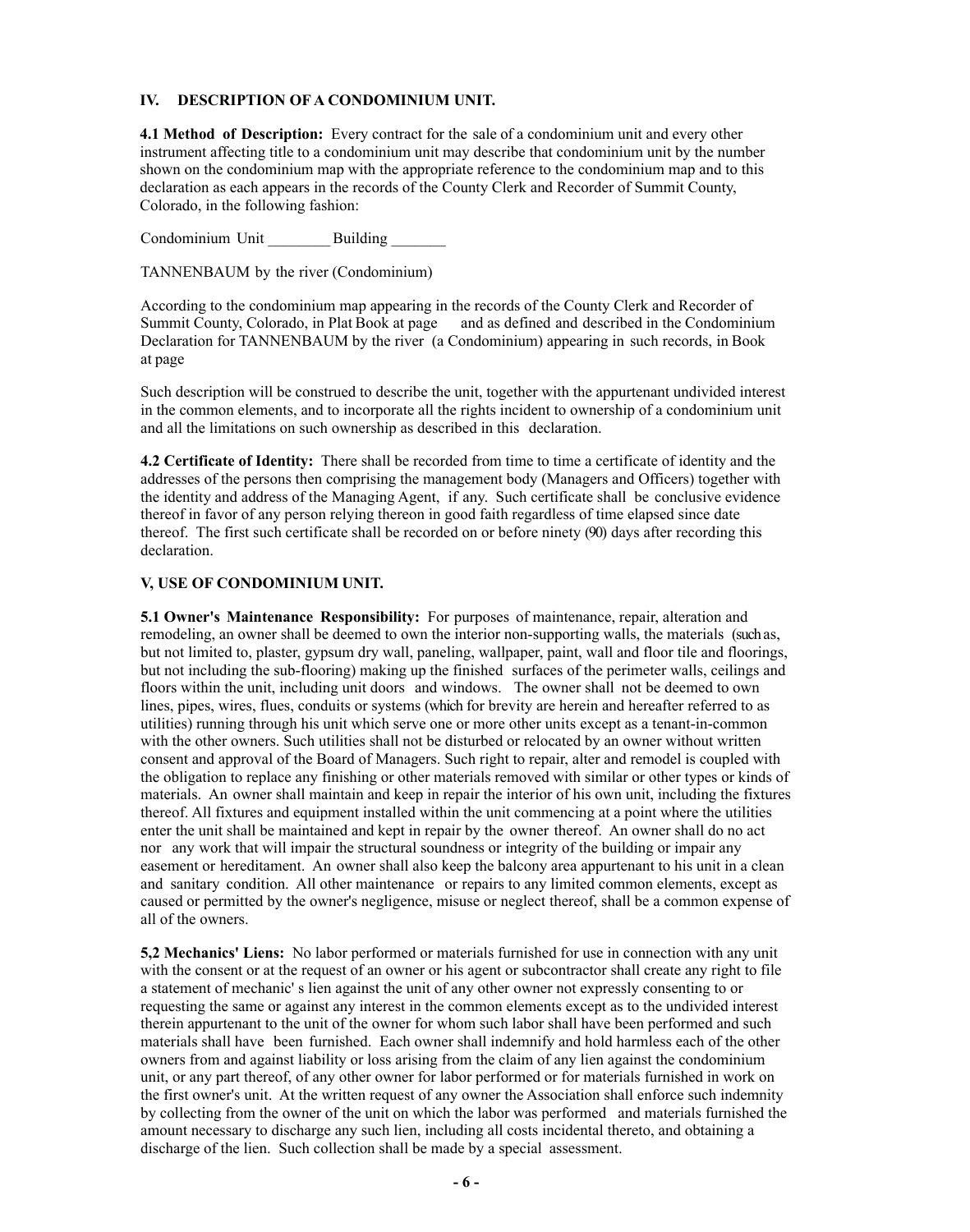**5.3 Use of Common Elements:** There shall be no obstruction of the common elements, nor shall anything be kept or stored on any part of the common elements without the prior written consent of the Association, except as specifically provided herein or as may be delineated on the map for such purposes. Nothing shall be altered on, constructed in, or removed from the common elements except upon the prior written consent of the Association.

**5.4 Prohibition of Damage and Certain Activities:** Nothing shall be done or kept in any unit or in the common elements or any part thereof which would result in the cancellation of the insurance on the project or any part thereof or increase the rate of the insurance on the project or any part thereof over what the Association, but for such activity, would pay, without the prior written consent of the Association. Nothing shall be done or kept in any unit or in the common elements or any part thereof which would be in violation of any statute, rule, ordinance, regulation, permit, restriction, covenant or other validly imposed requirement of any governmental body or the Breckenridge Company's declaration referred to in paragraph 1.4 hereof. No damage to or waste of the common elements or any part thereof shall be committed by any owner or any invitee of any owner, and each owner shall indemnify and hold the Association and the other owners harmless against all loss resulting from any such damage or waste caused by him or his invitees; provided, however, that any invitee of the declarant shall not under any circumstances be deemed to be an invitee of any other owner. No noxious, destructive or offensive activity shall be carried on in any unit or in the common elements of any part thereof, nor shall anything be done therein which may be or may become an annoyance or nuisance to any other owner or to any person at any time lawfully residing in the project.

**5.5 Animals:** The Association may make rules and regulations that prohibit or limit the raising , breeding, or keeping of animals in any unit or on the common elements or any part thereof.

**5.6 Rules and Regulations:** No owner shall violate the rules and regulations for the use of the units and of the common elements as adopted from time to time by the Association.

**5.7 Maintenance of Interiors:** Each owner shall keep the interior of his unit including, without limitation, interior walls, windows, glass, ceilings, floors and permanent fixtures and appurtenances thereto in a clean, sanitary and attractive condition, and good state of repair.

**5.8 Structural Alterations:** No structural alterations to any unit shall be made , and no plumbing electrical or similar work within the common elements shall be done by any owner without the prior written consent of the Association.

#### **VI. OWNERS OF THE ASSOCIATION.**

**6.1 Membership:** Every owner shall be entitled and required to be a member of the Association. All such persons in the same proportionate interest and shall share if more than one person holds title to a condominium unit, the membership related to that condominium unit by the same type of tenancy in which the title to the condominium unit is held. An owner shall be entitled to one membership for each condominium unit owned by him. Each such membership shall be appurtenant to the condominium unit upon which it is based and shall be transferred automatically by conveyance of that condominium unit.

No person or entity other than an owner may be a member of the Association, and a membership in the Association may not be transferred except in connection with the transfer of a condominium unit; provided, however, that the rights of member ship may be assigned to a mortgagee as further security for a loan secured by a lien on a condominium unit.

**6.2 Voting Rights:** The rights of all members of the Association shall be identical except with respect to voting. The number of votes to which each membership is entitled shall be the numerator of the fraction representing that member's undivided interest in the common elements.

**6.3 Transfer:** Except as otherwise expressly stated herein, any of the rights, interests and obligations of the Association set forth herein or reserved herein may be transferred or as signed to any other person or entity; provided, however, that no such transfer or assignment shall relieve the Association of any of the obligations set forth herein. Any such transfer or assignment shall not revoke or change any of the rights or obligations of any owners as set forth herein.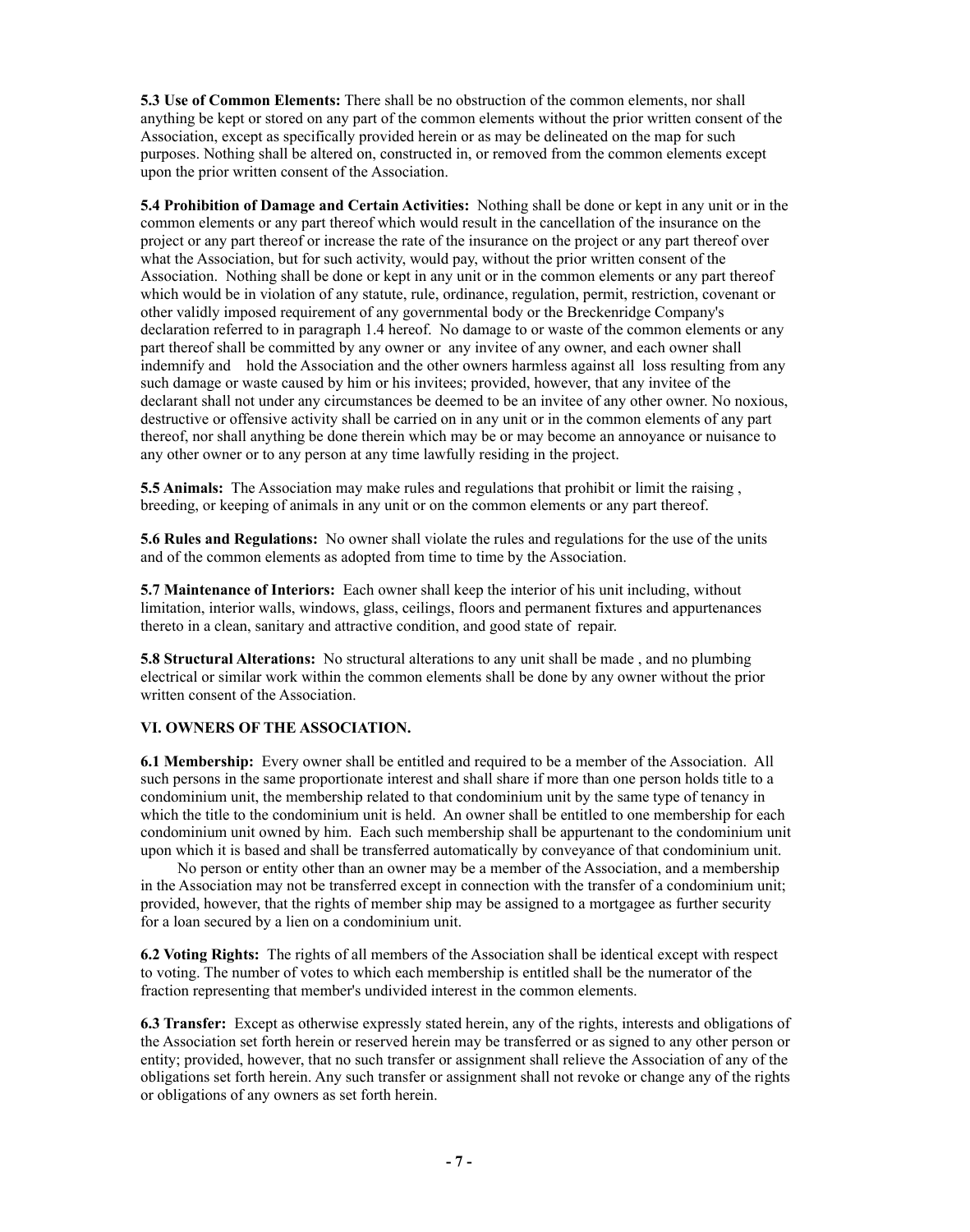## **VI I - CERTAIN RIGHTS AND OBLIGATIONS OF THE ASSOCIATION.**

**7.1 The Common Elements:** The Association, subject to the rights of the owner set forth in this declaration, shall be responsible for and the exclusive management and control of the common elements and all improvements thereon (including furnishings and equipment related thereto) , and shall keep the same in good , clean, attractive and sanitary condition, order and repair; provided, however, that each owner of a condominium unit shall keep the limited common elements designated for use in connection with his unit, except any automobile parking space and structure, in a good , clean, sanitary and attractive condition. The Association shall be responsible for the maintenance and repair of exterior surfaces of the buildings, including, without limitation, the painting of the same as often as necessary, the replacement of trim and caulking, the maintenance and repair of roofs; the maintenance and repair of other common elements, including utility lines and all other improvements or material located within or used in connection with the common elements; and the maintenance and repair of parking spaces and structures constituting part of the general or limited common elements. The Association shall clean and maintain in a high quality manner any meeting or recreation rooms, storage rooms, toilets, and elevators constituting part of the general· common elements. The specification of rights and duties of the Association with respect to particular common elements as set forth in this section and other sections of this declaration shall not be construed to limit its rights and duties with respect to other common elements as set forth in the first sentence in this paragraph.

**7.2 Additions, Alterations and Improvements of General and Limited Common Elements:** There shall be no additions, alterations or improvements of or to the general and limited common elements by the Association requiring an expenditure in excess of Two Hundred (\$200.00) Dollars per unit in any one calendar year without prior approval of a majority of the owners, and such expenditure( s) shall be a common expense. Such limitation shall not be applicable to the replacement, repair, maintenance or obsolescence of any general or limited common elements or common personal property.

**7.3 Assessment for Common Expenses:** All owners shall be obligated to pay the assessments, either estimated or actual, imposed by the Board of Managers of the Association to meet the common expenses. The assessments sha.11 be made according to each owner's percentage or fractional interest in and to the general common elements. The limited common elements shall be maintained as general common elements and owners having exclusive use thereof shall not be subject to any special charges or assessments for the repair or maintenance thereof. Assessments for the estimated common expenses shall be due in advance on the first day of each calendar quarter or more frequently a may be determined by the Board of Managers or the Managing Agent. The' Managing Agent or the Board of Managers shall prepare and deliver or mail to each owner a statement for the estimated or actual common expenses.

 In the event the ownership of a condominium unit, title to which is derived from declarant, commences on a day other than the first day of the assessment period, the assessment for that period shall be prorated. The assessments made shall be based upon the cash requirements deemed to be such aggregate sum as the Managing Agent, or if there is no Managing Agent, then the Board of Managers of the Association, shall from time to time determine is to be paid by all of the condo minimum unit owners, including declarant, to provide for the payment of all estimated expenses growing out of or connected with the maintenance, repair, operation, additions, alterations and improvements of and to the general common elements, which sum may include, but shall not be limited to, expenses of management; taxes and special assessments until separately assessed; premiums for fire insurance with extended coverage and vandalism and malicious mischief with endorsements attached issued in the amount of the maximum replacement value of all of the condominium units (including all fixtures, interior walls and partitions, decorated and finished surfaces of perimeter walls, floors and ceilings, doors, windows, and other elements or materials comprising a part of the units) ; casualty and public liability and other insurance premiums; landscaping and care of grounds; common lighting and heating; repairs and renovations; trash and garbage collections; wages; common water and sewer charges; legal and accounting fees; management and rental fees; expenses and liabilities incurred by the Managing Agent or Board of Managers on behalf of the unit owners under or by reason of this declaration and the By-Laws of the Association; for obligations of the Association arising from the Declaration of the Breckenridge Company referred to in paragraph 1,4 hereof; for any deficit remaining from a previous period; the creation of a reasonable contingency, reserve, working capital and sinking funds as well as other costs and expenses relating to the general common elements and operation of the Association. The omission or failure of the Board of Managers to fix the assessment for any period shall not be deemed a waiver, modification or a release of the owners from their obligation to pay the same.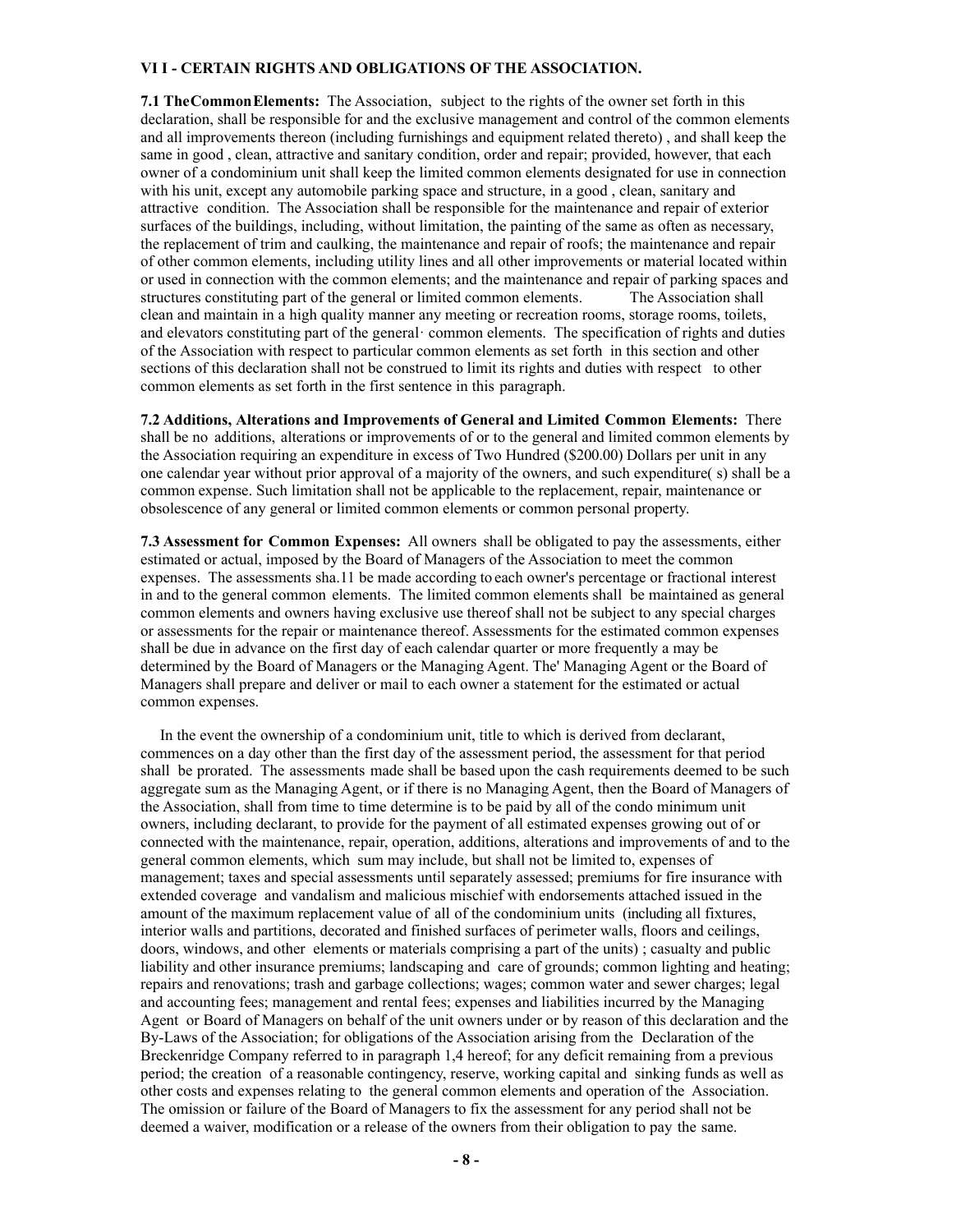The Association may require each owner to deposit and maintain with the Association an amount equal to one quarterly estimated assessment for use as working capital.

**7.4 Owner's Personal Obligation for Payment of Assessments:** The amount of the common expenses assessed against each condominium unit shall be the personal and individual debt of the owner thereof. No owner may exempt himself from liability for his contribution towards the common expenses by waiver of the use or enjoyment of any of the common elements or by abandonment of his unit. Both the Board of Managers and the Managing Agent shall have the responsibility to take prompt action to collect any unpaid assessment which remains unpaid more than fifteen {15) days from the due date for payment thereof. In the event of default in the payment of the assessment, the unit owner shall be obligated to pay interest at the rate of twelve (12%) percent per annum on the amount of the assessment from due date thereof, together with all expenses, including attorney's fees, incurred together with such late charges as provided by the By-Laws of the Association. Suit to recover a money judgment for unpaid common expenses shall be maintainable without foreclosing or waiving the lien securing same.

**7.5 Assessment Lien:** All sums assessed but unpaid for the share of common expenses chargeable to any condominium unit shall constitute a lien on such unit superior to all other liens and encumbrances, except only for tax and special assessment liens on the unit in favor of any assessing unit, and all sums unpaid on a first mortgage or first deed of trust of record, including all unpaid obligatory sums as may be provided by such encumbrance.

 To evidence such lien the Board of Managers or the Managing Agent shall prepare a written notice of lien assessment setting forth the amount of such unpaid indebtedness, the amount of the accrued interest and late charges thereon, the name of the owner of the condominium unit and a description of the condominium unit. Such a notice shall be signed by one of the Board of Managers or by one of the officers of the Association or by the Managing Agent and shall be recorded in the office of the Clerk and Recorder of Summit County, Colorado. Such lien shall attach from the due date of the assessment.

 Such lien may be enforced by the foreclosure of the defaulting owner's condominium unit by the Association in like manner as a mortgage on real property upon the recording of a notice or claim thereof. In any such proceedings the owner shall be required to pay the costs, expenses and attorney's fees incurred for filing the lien, and in the event of fore closure proceedings, all additional costs, all expenses and reasonable attorney's fees incurred but not less than the amount recommended by the Continental Divide Bar Association according to the then current published and recommended fee schedule for foreclosure proceedings (for foreclosure proceedings through Court). The owner of the condominium unit being foreclosed shall be required to pay to the Association the monthly assessment for the condominium unit during the period of foreclosure, an4 the Association shall be entitled to a receiver to collect the same. The Association shall have the power to bid on the condominium unit at foreclosure or other legal sale and to acquire and hold, lease, mortgage, vote the votes appurtenant to, convey or otherwise deal with the same. Any encumbrance holding a lien on a condominium unit may pay, but shall not be required to pay, any unpaid common expenses payable with respect to such unit, and upon such payment such encumbrance shall have a lien on such unit for the amounts paid of the same rank as the lien of his encumbrance without the necessity of having to record a notice or claim of such lien. Upon request of a mortgagee, the Association shall report to the mortgagee of a condominium unit any unpaid assessments remaining unpaid for longer than twenty-five (25) days after the same are due; provided, however, that a mortgagee shall have furnished to the Managing Agent or to the Board of Managers notice of such encumbrance.

**7.6 Liability for Common Expense Upon transfer of Condominium Unit is Joint:** Upon payment to the Managing Agent, or if there is no Managing Agent, then to the Board of Managers of the Association, of a reasonable fee not to exceed Twenty five (\$25.00) Dollars, and upon the written request of any owner or any mortgagee or prospective mortgagee of a condominium unit, the Association, by its Managing J\gent, or if there is no Managing Agent, then by the financial officer of theAssociation, shall issue a written statement setting forth the amount of the unpaid common expenses, if any, with respect to the subject unit, the amount of the current monthly assessment and the date that such assessment becomes due , credit for any advanced payments of common assessments, for prepaid items , such as insurance premiums, but not including accumulated amounts for reserves or sinking funds, if any , which statement shall be conclusive upon the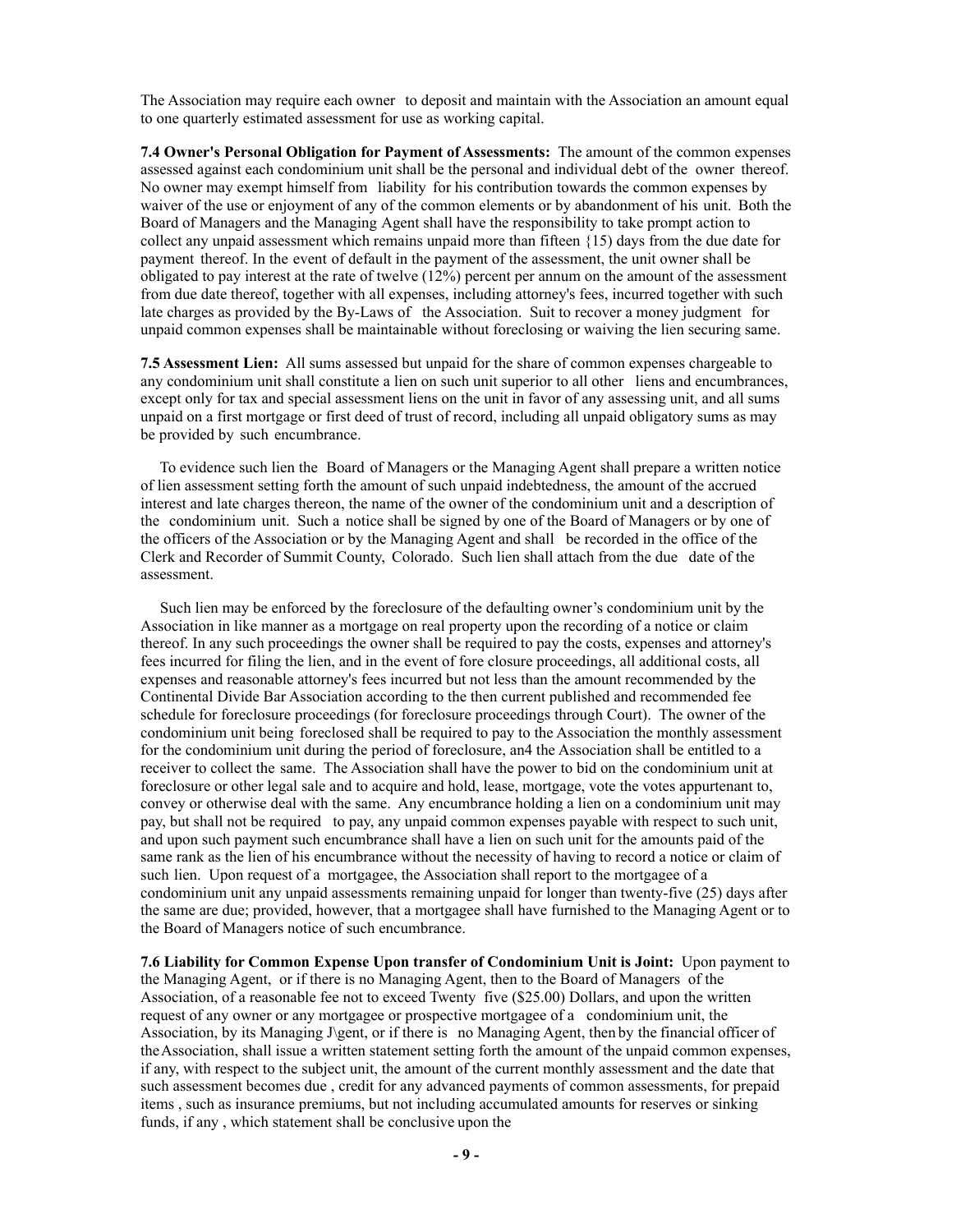Association in favor of all persons who rely thereon in good faith. Unless such request for a statement of indebtedness shallbe complied with within twenty (20)days, all unpaid common expenses, which become due prior to the date of making such request, shall be subordinate to the rights of the person requesting such statement. The grantee of a condominium unit shall be jointly and severally liable with the grantor for all unpaid assessments against the latter for the unpaid common assessments up to the time of the grant or conveyance without prejudice to the guaranteed right to recover from the granter the amounts paid by the grantee therefore; provided, however, that upon payment of a reasonable fee not to exceed Twenty-five (\$25.00) Dollars, as is provided herein above, and upon written request, any such prospective grantee shall be entitled to a statement from the Managing Agent, or if there is no Managing Agent, then from the Board of Managers of the Association, setting forth the amount of the unpaid assessments, if any, with respect to the subject condominium unit, the amount of the current monthly assessment, the date that such assessment becomes due, and credits for any advanced payments of common assessments, prepaid items, such as insurance premiums, which statement shall be conclusive upon the Association. Unless such request for such a statement shall be complied with within twenty (20) days after such request, then such requesting grantee shall not be liable for, nor shall the unit conveyed be subject to a lien for any unpaid assessments against the subject unit. The provisions set forth in this paragraph shall not apply to the initial sales and conveyances of the condominium units made by declarant, and such sales shall be free from all common expenses to the date of conveyance made or to a date as agreed upon by declarant and declarant's grantee.

**7.7 Personal Property for Common Use:** The Association may acquire and hold for the use and benefit of all of the owners tangible and intangible personal property and may dispose of the same by sale or otherwise, and the beneficial interest in any such property shall be deemed to be owned by the owners in the same proportion as their respective interests in the common elements. Such interest shall not be transferable except with the transfer of a condominium unit. A transfer of a condominium unit shall transfer to the transferee ownership of the transferor's beneficial interest in such property without any reference thereto. Each owner may use such property in accordance with the purpose for which it is intended without hindering or encroaching upon the lawful rights of other owners. The transfer of title to a condominium unit under foreclosure shall entitle the purchaser to the interest in such personal property associated with the foreclosed condominium unit.

7.**8 Rules and Regulations:** The Association may make reasonable rules and regulations governing the use of the units and of the common elements, which rules and regulations shall be consistent with the rights and duties established in this declaration and the Declaration of the Breckenridge Company referred to in paragraph 1.4 hereof. Such rules and regulations may include, withoutlimitation:

(1) Regulations with respect to use of any automobile parking spaces which constitute general common elements, and

(2) Assignment of particular portions of storage areas within the common elements for exclusive use by owners of particular condominium units.

 The Association may suspend any owner's voting rights in the Association during any period or periods during which such owner fails to comply with such rules and regulations, or with any other obligations of such owner under this declaration. The Association may also take judicial action against any owner to enforce compliance with such rules, regulations or other obligations or to obtain damages for noncompliance, all to the extent permitted by law.

**7.9 Implied Rights:** The Association may exercise any other right or privilege given to it expressly by this declaration or by law, and every other right or privilege reasonably to be implied from the existence of any right or privilege given to it herein or reasonably necessary to effectuate any such right or privilege.

**7.10 Miscellaneous Services:** The Association may obtain and pay for the services of any person or entity to manage its affairs, or any part thereof, to the extent it deems advisable, as well as such other personnel as the Association shall determine to be necessary or desirable for the proper operation of the project, whether such personnel are furnished or employed directly by the Association or by any person or entity with whom or which it contracts.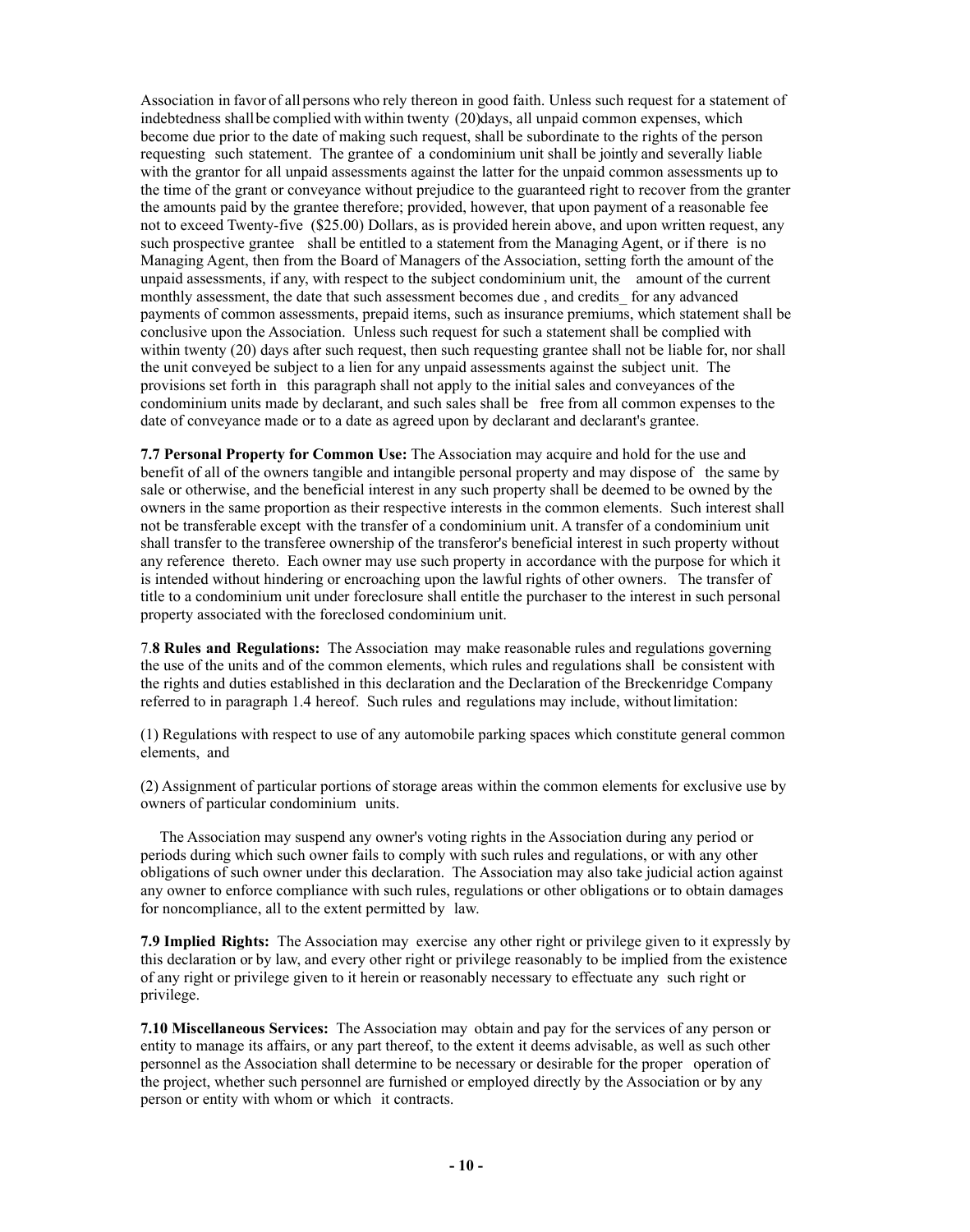The Association may obtain and pay for legal and accounting services necessary or desirable in connection with the operation of the project or the enforcement of this declaration. The Association may arrange with others to furnish lighting, heating, water, trash collection, sewer service and other common services to each unit.

**7.11 Personal Liability of Purchaser for Assessments:** A purchaser of a condominium unit shall be jointly and severally liable with the seller for all unpaid assessments against the condominium unit up to the time of the grant or conveyance, without prejudice to the purchaser's right to recover from the seller the amount paid by the purchaser for such assessments.

#### VIII. RIGHT OF FIRST REFUSAL

**8.1 Right of First Refusal by Owners:** In the event any owner of a condominium unit other than the Declarant shall wish to sell, lease, or rent a condominium unit and shall have received a bona fide offer therefore from a prospective purchaser, lessee or tenant, the remaining unit owners shall be given written notice thereof together with an executed or machine copy of such offer. Such notice and a copy thereof shall be delivered to the Board of Managers who shall notify each of the owners of such notice and offer. One or more of the Unit owners, acting individually or through another owner or owners, shall have the right to purchase, lease or rent the subject condominium unit upon the same terms and conditions as set forth in the offer; provided that during the twenty (20) day period immediately following the notice, written notice of such election to purchase, lease or rent is given to the selling, leasing or renting owner and a matching down-payment or deposit is paid to an escrow agent. Closing shall take place within thirty (30) days thereafter. The right of first refusal herein provided shall not apply to leases, subleases or tenancies having a term of less than six (6) months, but any such lease or tenancy shall not be renewable nor extended except by compliance with the provisions herein. In the event any owner other than the Declarant shall attempt to sell, lease or rent his condominium unit without affording to the other owners the right of first refusal herein provided, such sale, lease or rental shall be wholly null and void and shall confer no title or interest whatsoever upon the intended purchaser, lessee or tenant who shall be subject to eviction and removal, forcibly or otherwise, with or without process of law. The sub-leasing or sub-renting of said interest shall be subject to the same limitations as are applicable to the leasing or renting thereof. The liability of the owner under and by the provisions contained in this Declaration shall continue, notwithstanding the fact that he may have leased or rented said interests as provided herein. In no case shall the right of first refusal reserved herein affect the right of an owner to subject his condominium unit to a bona fide trust deed, mortgage or other security instrument. The failure of or refusal by the owners to exercise the right to so purchase, lease or rent shall not constitute or be deemed to be a waiver of such right to purchase, lease or rent when an owner receives any subsequent bona fide offer from a prospective purchaser, lessee or tenant. The right of first refusal, as provided herein, shall extend and run for the period of the lives of EDMUND A. GORAB, LEOPOLDO RODRIGUEZ, and JAMES J. CLINGER, and the survivor of them, plus twenty-one (21) years. Except as is otherwise provided in paragraph 8.2, and except upon a transfer of title to a Public Trustee or to a mortgagee, each and every conveyance by a grantor(s) of a condominium unit shall be, for all purposes, deemed to include and incorporate in such instrument of conveyance an agreement that the grantee carry out the provisions of the **"right of first refusal"** as provided in this paragraph.

**8.2 Exemption from Right of First Refusal-First Mortgagees:** In the event of any default on the part of any owner under any first mortgage which entitles the holder thereof to foreclose same, any sale under such foreclosure, including delivery of a deed of the first mortgage in lieu of such foreclosure, shall be made free and clear of the provisions of paragraph 8.1, and the purchaser (or grantee under such deed in lieu of foreclosure) of such condominium unit shall be thereupon and thereafter subject to the provisions of this Declaration and the By-Laws of the Association. If the purchaser following such fore- closure sale (or grantee under deed given in lieu of such fore closure) shall be the then holder of the first mortgage, or its nominee, the said holder of the first mortgage, or its nominee, the said holder or nominee may thereafter sell and convey the condominium unit free and clear of the provisions of paragraph 8.1, but its grantee shall thereupon and thereafter be subject to all of the provisions thereof.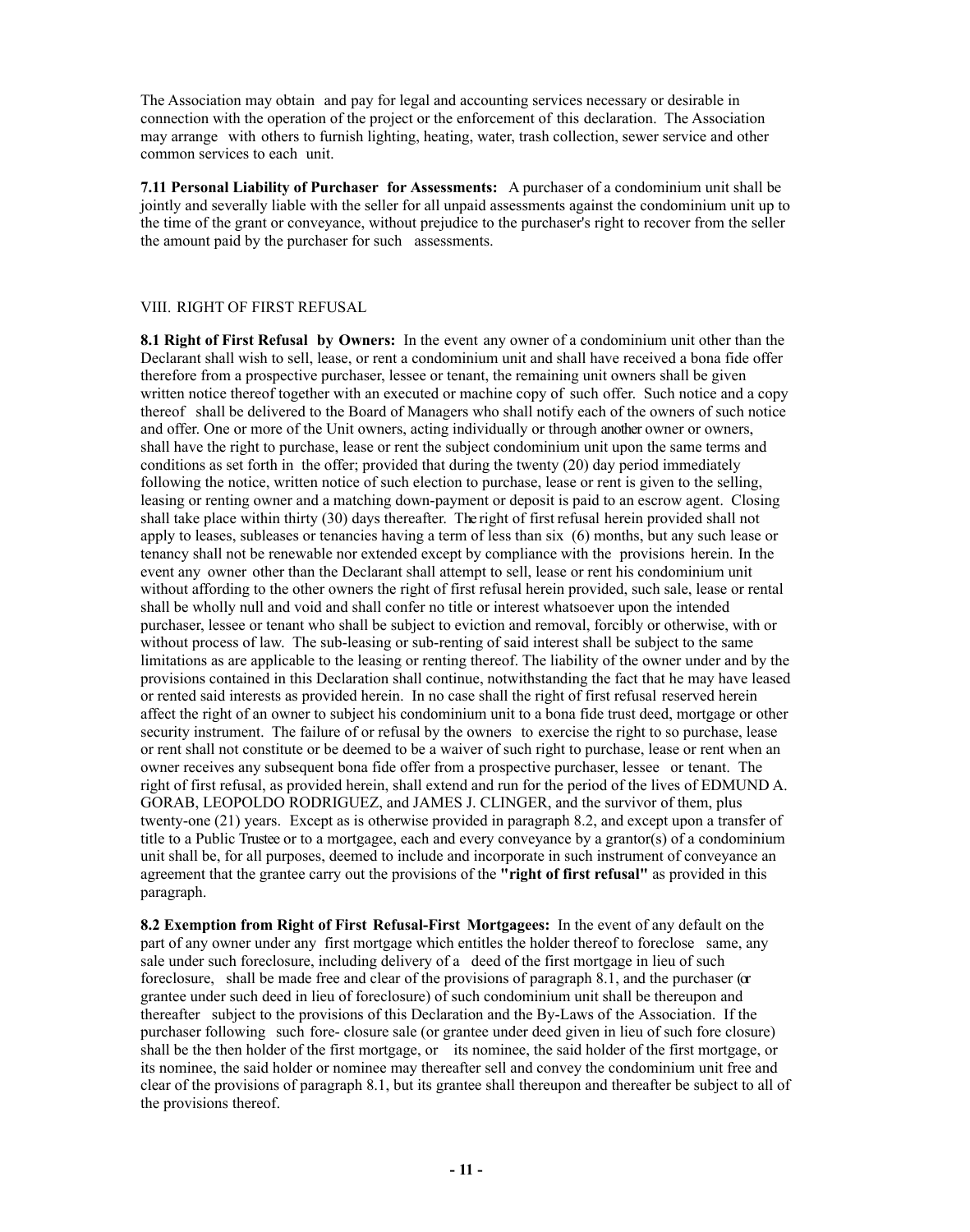**8.3 Exemption from Right of First Refusal - Other:** The following transfers are also exempt from the provisions of paragraph 8.1:

- a. The transfer by operation of law of a deceased joint tenant's interest to the surviving joint  $t$ enant $(s)$ ;
- b. The transfer of a deceased' s interest to a devisee by Will or his heirs at law under intestacy laws;
- c. The transfer of all or any part of a partner's interest as a result of withdrawal, death or otherwise, to the remaining partners carrying on the partnership business and/or to a person or persons becoming partners. A transfer of all or part of a partner's or partner's interests between one or more partners and/or to persons becoming partners;
- d. The transfer by gift;
- e. The transfer of an owner's interest to a trustee.

 Such persons, owners, grantees or donees acquiring an interest shall be subject to all of the provisions of paragraph 8.1 except as is provided herein.

**8.4 Certificate of Compliance - Right of First Refusal:** Upon written request of any prospective transferor, purchaser, tenant or a prospective mortgagee of a condominium unit, the Managing Agent or the Association by its Secretary shall issue a written and acknowledged certificate in recordable form evidencing that:

- a. With respect to a proposed lease or sale under paragraph 8.1, that proper notice was given by the selling or leasing owner and that the remaining owners did not elect to exercise their option to purchase or lease;
- b. With respect to a deed to a first mortgagee or its nominee in lieu of foreclosure, a deed from such mortgagee or its nominee, pursuant to paragraph 8.1, that the deeds were in fact given in lieu of foreclosure and were not subject to the provisions of paragraph 8.1;
- c. With respect to any contemplated transfer which is not in fact a sale Or lease , that the transfer will not be subject to the provisions of paragraph 8.1; and such a certificate shall be conclusive evidence of the facts contained therein. The provisions set forth in this paragraph shall not apply to the initial sales and conveyances of condominium units made by Declarants.

### **IX. ASSOCIATION AS A <b>E** ORNEY-IN-FACT.

9.1 Appointment of Association as Attorney-in-Fact: This declaration does hereby make mandatory the irrevocable appointment of an attorney-in-fact to deal with the property upon its destruction, for repair, reconstruction or obsolescence.

Title to any condominium unit is declared and expressly made subject to the terms and conditions hereof, and acceptance by any grantee of a deed or other instrument of conveyance from the declarant or from any owner or grantor shall constitute appointment of the attorney-in-fact herein provided. Allof theownersirrevocably constitute andappoint the Association their true and lawful attorney in their name, place and stead forthe purpose of dealing with theproperty upon its destruction or obsolescence as is hereinafter provided.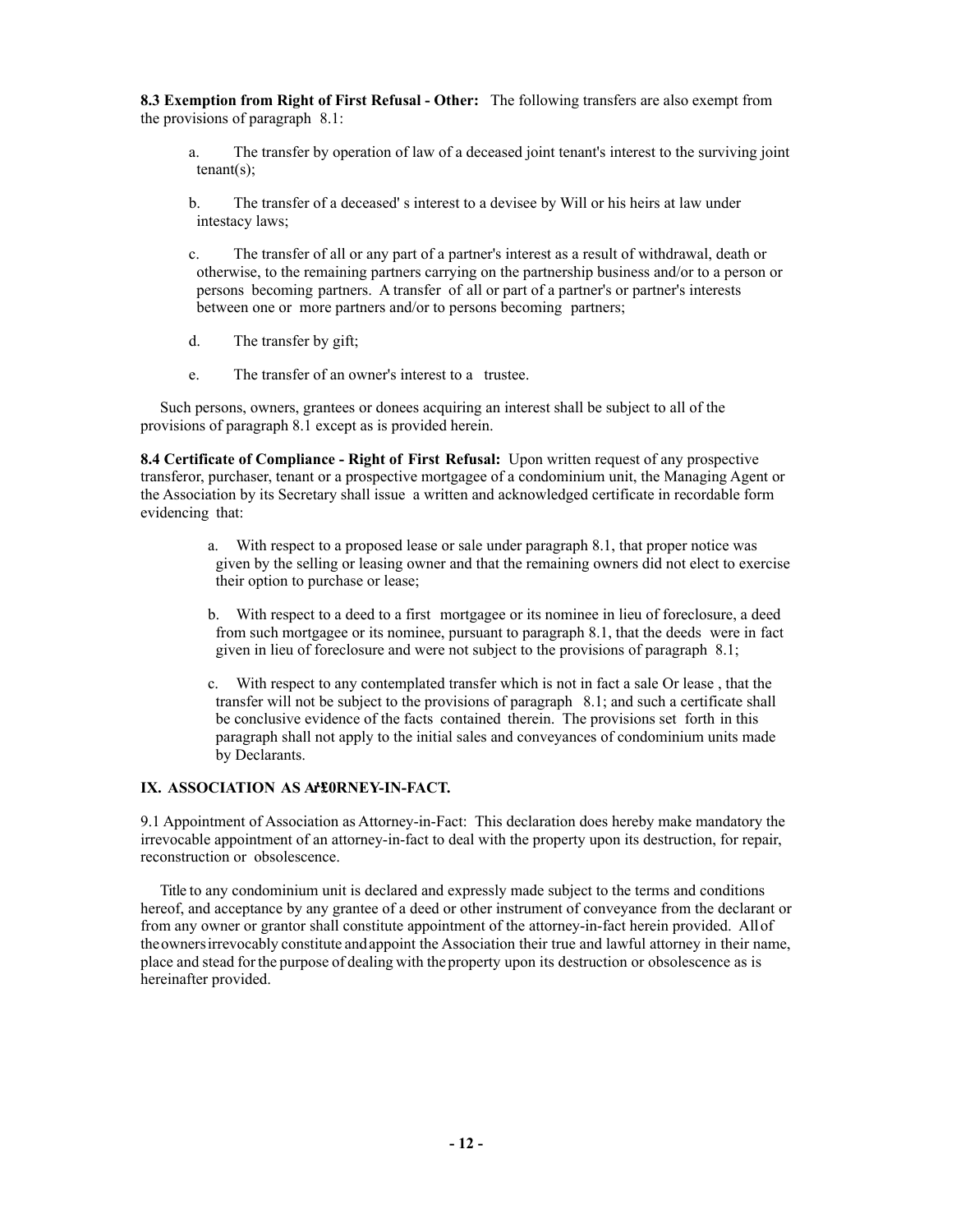**9.2 Authority of Attorney-in-Fact:** As attorney-in-fact, the Association, by its President and Secretary or Assistant Secretary, shall have full and complete authorization, right and power to make, execute and deliver any contract, deed or any other instrument with respect to the interest of a condominium unit owner which are necessary and appropriate to exercise the powers herein granted. Repair and reconstruction of the improvement(s) as used in the succeeding paragraphs means restoring the improvement(s) to substantially the same condition in which they existed prior to the damage, with each unit and the general and limited common elements having substantially the same vertical and horizontal boundaries as before. The proceeds of any insurance collected shall be available to the Association for the purpose of repair, restoration, reconstruction or replacements unless the owners and all first mortgagees agree not to rebuild in accordance with the provisions set forth hereinafter.

·

- a. In the event of damage or destruction due to fire or other disaster, the insurance proceeds, if sufficient to reconstruct the improvement(s), shall be applied by the Association, as attorney-in-fact, to such reconstruction, and he improvement( s) shall be promptly repaired and reconstructed. The Association shall have full authority, right and power, as attorney-in-fact, to cause the repair and restoration of the improvements.
- b. If the insurance proceeds are insufficient to repair and reconstruct the improvement $\{s\}$ , and if such damage is not more than sixty  $\{60\%$  percent of all of the condominium units (the whole property) , not including land, such damage or destruction shall be promptly repaired and reconstructed by the Association, as attorney-in-fact, using the proceeds of insurance and the proceeds of an assessment to be made against all of the owners and their condominium units. Such deficiency assessment shall be a common expense and made pro rata according to each owner's percentage interest in the general common elements and shall be due and payable within thirty {30) days after written notice thereof. The Association shall have full authority, right and power, as attorney-in-fact, to cause the repair or restoration of the improvement{s) using all of the insurance proceeds for such purpose notwithstanding the failure of an owner to pay the assessment. The assessment provided for herein shall be a debt of each owner and a lien on his condominium unit and may be enforced and collected as *is* provided in paragraph 7.5. In addition thereto, the Association, as attorney-in-fact, shall have the absolute right and power to sell the condominium unit of any owner refusing or failing to pay such deficiency assessment within the time provided, and if not so paid, the Association shall cause to be recorded a notice that the condominium unit of the delinquent owner shall be sold by the Association, as attorney-in-fact, pursuant to the provisions of this paragraph. The delinquent owner shall be required to pay to the Association the costs and expenses for filing the notices, interest at the rate of eight  $(8\%)$  percent per annum on the amount of the assessment and all reasonable attorney's fees. The proceeds derived from the sale of such condominium unit shall be used and disbursed by the Association, as attorney-in-fact, in the following order:
- c. For payment of taxes and special assessment liens in favor of any assessing entity and the customary expense of sale;
- d. For payment of the balance of the lien of any first mortgage;
- e. For payment of unpaid common expenses and all costs, expenses and fees incurred by the Association;
- f. For payment of junior liens and en cumbrances in the order of and to the extent of their priority; and
- g. The balance remaining, if any, shall be paid to the condominium unit owner.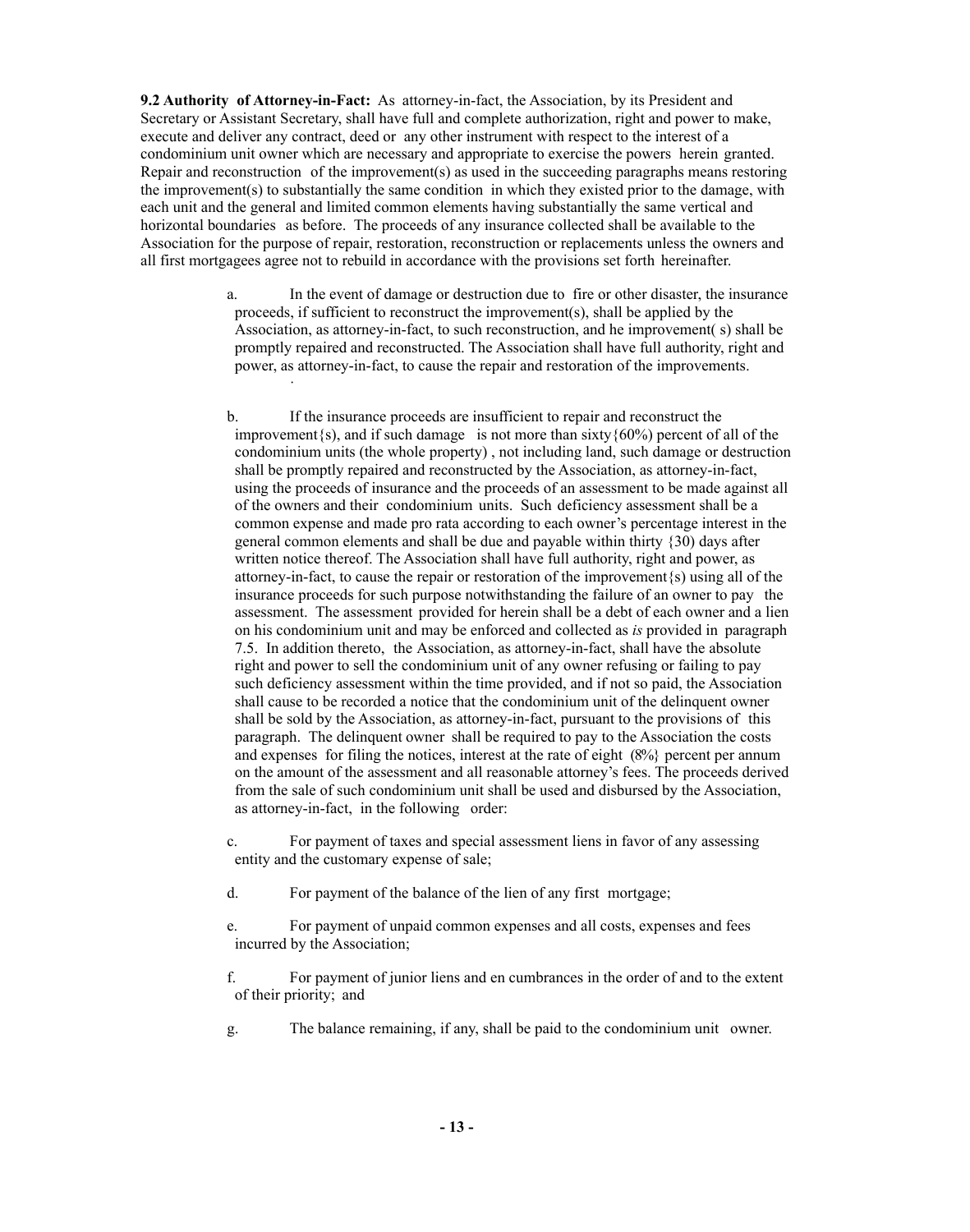h. If the insurance proceeds are insufficient to re pair and reconstruct the damaged improvement (s), and if such damage is more than sixty (60%) percent of all of the condo minium units (the whole property), not including land, and if the owners representing an aggregate ownership interest of fifty-one (51%) percent or more of the general common elements do not voluntarily, within one hundred (100) days thereafter, make provisions for reconstruction, which plan must have the unanimous approval or consent of every first mortgagee , the Association shall forthwith record a notice setting forth such fact or facts, and upon the recording of such notice by the Association's President and Secretary or assistant Secretary, the entire remaining premises shall be sold by the Association pursuant to the provisions of this paragraph, as attorney-in- fact for all of the owners, free and clear of the provisions contained in this declaration, the map and the By-Laws. The Association shall collect the insurance settlement proceeds, and such proceeds shall be divided by the Association according to each owner's percentage interest in the general common elements, and such divided proceeds shall be paid into separate accounts, each such account representing one of the condominium units. Each such account shall be in the name of the Association, and shall be further identified by the condominium unit designation and the name of the owner. From each separate account the Association, as attorney-in-fact, shall forthwith use and disburse the total amount (of each) of such accounts, without contribution from one account to another, toward the partial or full payment of the lien of any first mortgage against the condominium unit represented by such separate account. Each such account shall be supplemented by the apportioned amount of the proceeds obtained from the sale of the entire property. Such apportionment shall be based upon each condominium unit owner's percentage interest in the general common elements. The total funds of each account shall be used and disbursed, without contribution from one account to another, by the Association, as attorney-in-fact, for the same purposes and in the same order as is provided in subparagraph (b)(1) through (5) of thisparagraph.

**9.3 Plan for Reconstruction:** If the owners representing an aggregate ownership interest of fifty-one (51%) percent, or more, of the general common elements adopt a plan for reconstruction, which plan has the unanimous approval of all first mortgagees, then all of the owners shall be bound by the terms and other provisions of such plan. Any assessment made in connection with such plan shall be a common expense and made pro rata according to each owner's percentage interest in t he general common elements and shall be due and payable as provided by the terms of such plan, but not sooner than thirty (30) days after written notice thereof. The Association shall have full authority, right and power, as attorney-in-fact, to cause the repair or restoration of improvements using all of the insurance proceeds for such purpose notwithstanding the failure of an owner to pay the assessment. The assessment provided for herein shall be a debt of each owner and a lien on his condominium unit and may be enforced and collected as is provided for assessment liens. In addition thereto, the Association, as attorney-in-f act, shall have the absolute right and power to sell the condominium unit of any owner ref using or f ailing to pay such assessment within the time provided, and if not paid, the Association shall cause to be recorded a notice that the condominium unit of the delinquent owner shall be sold by the Association. The delinquent owner shall be required to pay to the Association the costs and expenses for filing the notices, interest at the rate of ten (10% ) percent per annum on the amount of the assessment and all reasonable attorney's fees. The proceeds derived from the sale of such condominium unit shall be used and disbursed by the Association, as attorney -in fact, for the same purposes and in the same order as is provided in subparagraph (b  $\frac{1}{1}$  (1) through (5) of paragraph 9.2.

**9.4 Renewal and Reconstruction:** The owners representing an aggregate ownership interest of eighty ( 80% ) per cent , or more , of the general common elements may agree that the genera l common elements are obsolete and adopt a plan f or the renewal and reconstruction, which plan has the unanimous approval of all first mortgagees of record at the time of the adopt ion of such plan. If a plan f or the renew a l or reconstruction is adopted, notice of such plan shall be recorded , and the expense of renewal and reconstruction shall be payable by all of the owners as common expenses ; provided , however , that an owner not a party to such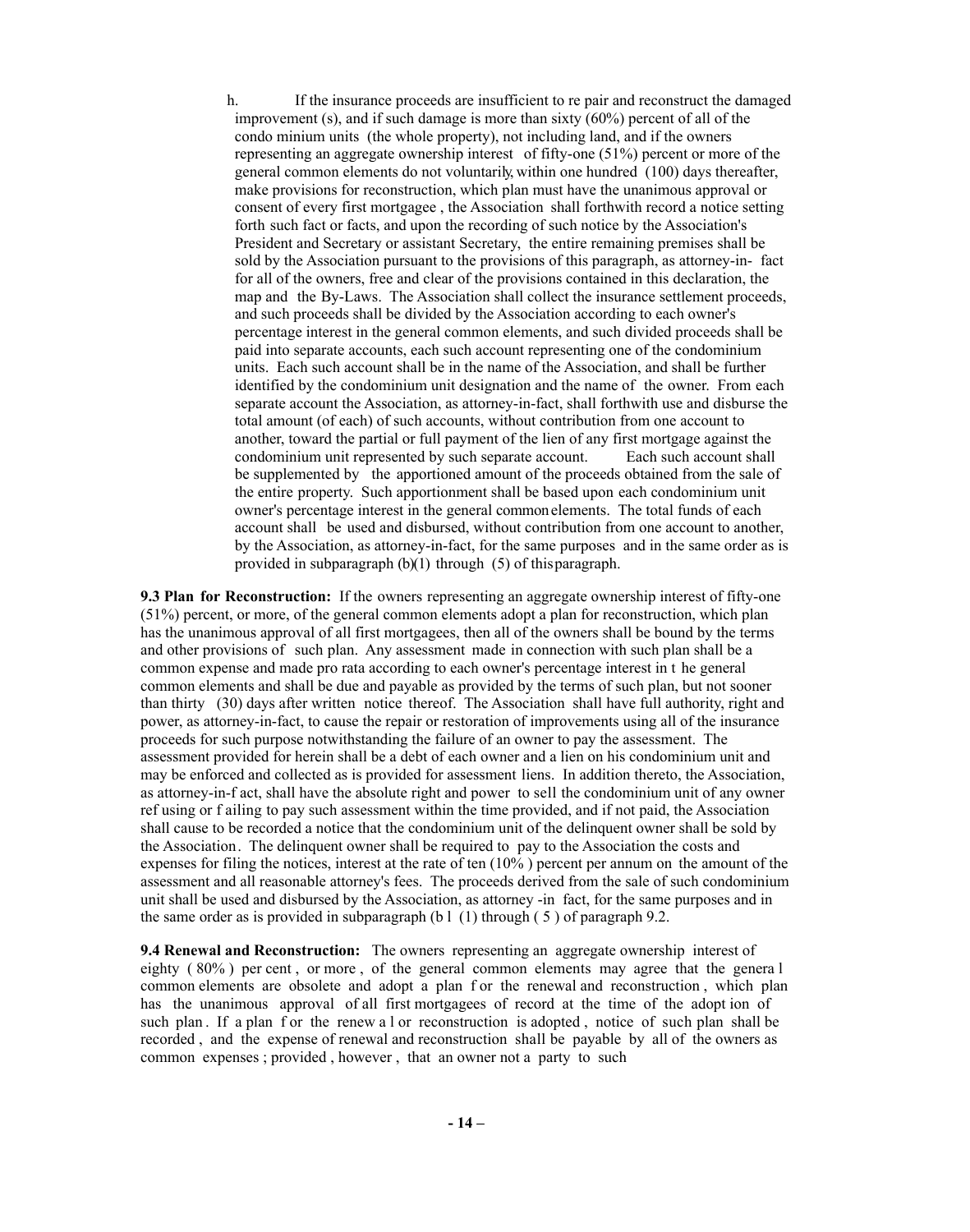a plan for renewal or reconstruction may give written notice to the Association with in f if teen (15) days after the date of adopt ion of such plan that such unit shall be purchased by the Association f or the f air market value thereof. The Association shall then have thirty ( 30 ) days (thereafter) within which to cancel such plan. If such plan is not cancelled, the condominium unit of the requesting owner shall be purchased according to the following procedures. If such owner and the Association can agree on the fair market value thereof, then such sale shall be consummated with in thirty (30) days thereafter. If the parties are unable to agree, the date when either party notifies the other that he or it is unable to agree with the other shall be the "commencement date " from which all periods of time mentioned herein shall be measured. Within ten (10) days following the commencement date, each party shall nominate in writing (and give notice of such nomination to the other party) an appraiser. If either party fails to make such a nomination, the appraiser nominated shall , within five (5) days after default by the other party, appoint and associate with him another appraiser. If the two designated or selected appraisers are unable to agree, they shall appoint another appraiser to be umpire between them, if they can agree on such person. If they are unable to agree upon such umpire, each appraiser previously appointed shall nominate two appraisers, and from the names of the four appraisers so nominated one shall be drawn by lot by any judge of any court of record in Colorado, and the name so drawn shall be such umpire. The nominations from whom the umpire is to be drawn by lot shall be submitted within ten (10) days of the failure of the appraisers to agree, which, in any event, shall not be later than twenty (20) days following the appointment of the second appraiser. The decision of the appraisers as to the fair market value, or in the case of their disagreement, then such decision of the umpire, shall be final and binding. The expenses and fees of such appraisers shall be borne equally by the Association and the owner. The sale shall be consummated with in fifteen (15) days thereafter, and the Association, as attorney – in - fact, shall disburse such proceeds for the same purposes and in the same order as is provided in subparagraph (b)(1) through (5) of paragraph 9.2 except as modified herein.

**9.5 Sale of Obsolete Units:** The ownersrepresenting an aggregate ownership interest of eighty-five (85%) percent, or more, of the general common elements may agree that thecondominium units are obsolete and that the same should be sold. Such plan must have the unanimous approval of every first mortgagee, in such instance, the Association shall forthwith record a notice setting forth such fact or facts, and upon the recording of such notice by the Association's President and Secretary or Assistant Secretary, the entire premises shall be sold by the Association, as attorney-in-fact for all of the owners, free and clear of the provisions contained in this declaration, the map and the By-Laws. The sales proceeds shallbe apportioned between the owners on the basis of each owner's percentage interest in the general common elements, and such apportioned proceeds shall be paid into separate accounts, each such account representing one condominium unit. Each such account shall be in the name of the Association, and shall be further identified by the condominium unit designation and the name of the owner. From each separate account theAssociation, as attorney-in-fact, shall use and disburse the total amount (of each) of such accounts, without contribution from one account to another, for the same purposes and in the same order as is provided in subparagraph (b) (1) through (5) of paragraph 9.2.

**9.6 Personal Property for Common Use:** The Association, as attorney-in-fact for all of the owners, may acquire and hold for the use and benefit of all of the condominium unit owners, real, tangible and intangible personal property and may dispose of the same by sale or otherwise. Thebeneficial interest in any such property shall be owned by all of the condominium unit owners in the same proportion as their respective interests in the general common elements, and such interest therein shall not be transferable except with a conveyance of a condominium unit. A conveyance of a condominium unit shall transfer to the grantee ownership of the grantor's beneficial interest in such property without any reference thereto in the deed. Each owner may use such property in accordance with the purpose for which it is intended without hindering or encroaching upon the lawful rights of the other owners. The transfer of title to a condominium unit under foreclosure shall entitle the purchaser to the beneficial interest in such personal property associated with the foreclosed condominium unit.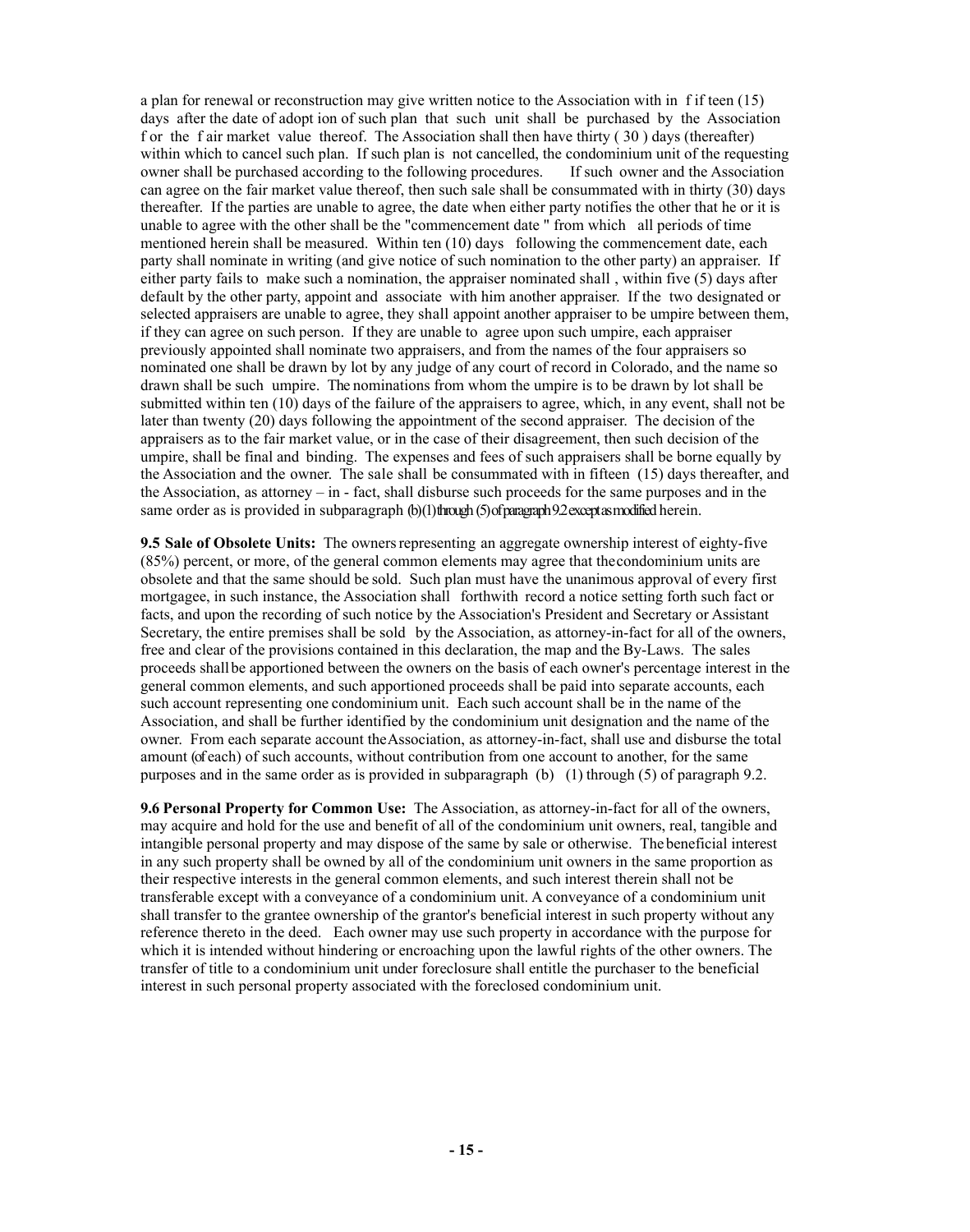#### **X. INSURANCE.**

**10.l Types of Insurance:** The Association shall obtain and keep in full force and effect at all times the following insurance coverage provided by companies duly authorized to do business inColorado. The provisions of this article shall not be construed to limit the power or authority of the Association to obtain and maintain insurance coverage, in addition to any insurance coverage required hereunder, in such amounts and in such forms as the Association may deem appropriate from time to time.

**a) Casualty Insurance:** The Association shall obtain insurance on the project in such amounts as shall pro vide for full replacement thereof in the event of damage or destruction from the casualty against which such insurance is obtained, all in the manner in which a corporation owning similar multiple family residential buildings in the vicinity of the project would , in the exercise of prudent business judgment, obtain such insurance. Such insurance shall include fire and extended coverage, vandalism and malicious mischief, war risk insurance if available and if deemed appropriate by the Association, and such other risks and hazards against which the Association shall deem it appropriate to provide insurance protection. The Association may comply with the above requirements by the purchase of blanket coverage and may elect such "deductible" provisions as in the Association's opinion are consistent with good business practice.

**b) Public Liability and Property Damage Insurance**: The Association shall purchase broad form comprehensive liability coverage in such amounts and in such forms as it deems advisable to provide adequate protection. Coverage shall include, without limitation, liability for personal injuries, operation of automobiles on behalf of the Association, and activities in connection with the ownership, operation, maintenance and other use of the project.

**c) Workmen's Compensation and Employer's Liability Insurance:** The Association shall purchase workmen's compensation and employer's liability insurance and all other similar insurance in respect to employees of the Association in the amounts and in the forms now or hereafter required by law.

**d) Fidelity Insurance:** The Association shall purchase, in such amounts and in such forms as it shall deem appropriate, coverage against dishonesty of employees, destruction or disappearance of money or securities, and forgery.

**e) Other:** The Association may obtain insurance against such other risks, of a similar or dissimilar nature, as it shall deem appropriate with respect to the project, including any personal property of the Association located thereon.

**10.2 Personal Property Casualty Insurance:** The Association may in its discretion elect to obtain insurance on the personal property and furnishings initially placed in the units of owners by declarant upon completion of construction of the project in such amounts as shall provide for the full replacement thereof in the event of damage or destruction from casualty against which such insurance is obtained.

**10.3 Form:** Casualty insurance shall be carried in a form or forms naming the Association the insured, as trustee for the owners; and for the declarant, whether or not it is an owner, which policy or policies shall specify the interest of each condominium unit owner (owner's name, unit number, the appurtenant undivided interest in the common elements), and which policy or policies shall provide a standard, noncontributory mortgagee clause in favor of each first mortgagee which from time. To time shall give notice to" the Association of such first mortgage. Each policy also shall· provide that it cannot be cancelled by either the insured or the insurance company until after ten (10) days' prior written notice *is*  first given to each owner, to declarant and to each first mortgagee. The Association shall furnish to each owner a true copy of such policy together with a certificate identifying the interest of the owner. All policies of insurance shall provide that the insurance thereunder shall be invalidated or suspended only in respect to the interest of any particular owner guilty of breach of warranty, act, omission, negligence or noncompliance with any provision of such policy, including payment of the insurance premium applicable to that owner's interest, or who permits or fails to prevent the happening of any event, whether occurring before or after a loss, which under the provisions of such policy would otherwise invalidate or suspend the entire policy. All policies of insurance shall provide further that the insurance under any such policy, as to the interest of all other insured owners not guilty of any such act or omission, shall not be invalidated or suspended and shall remain in full force and effect.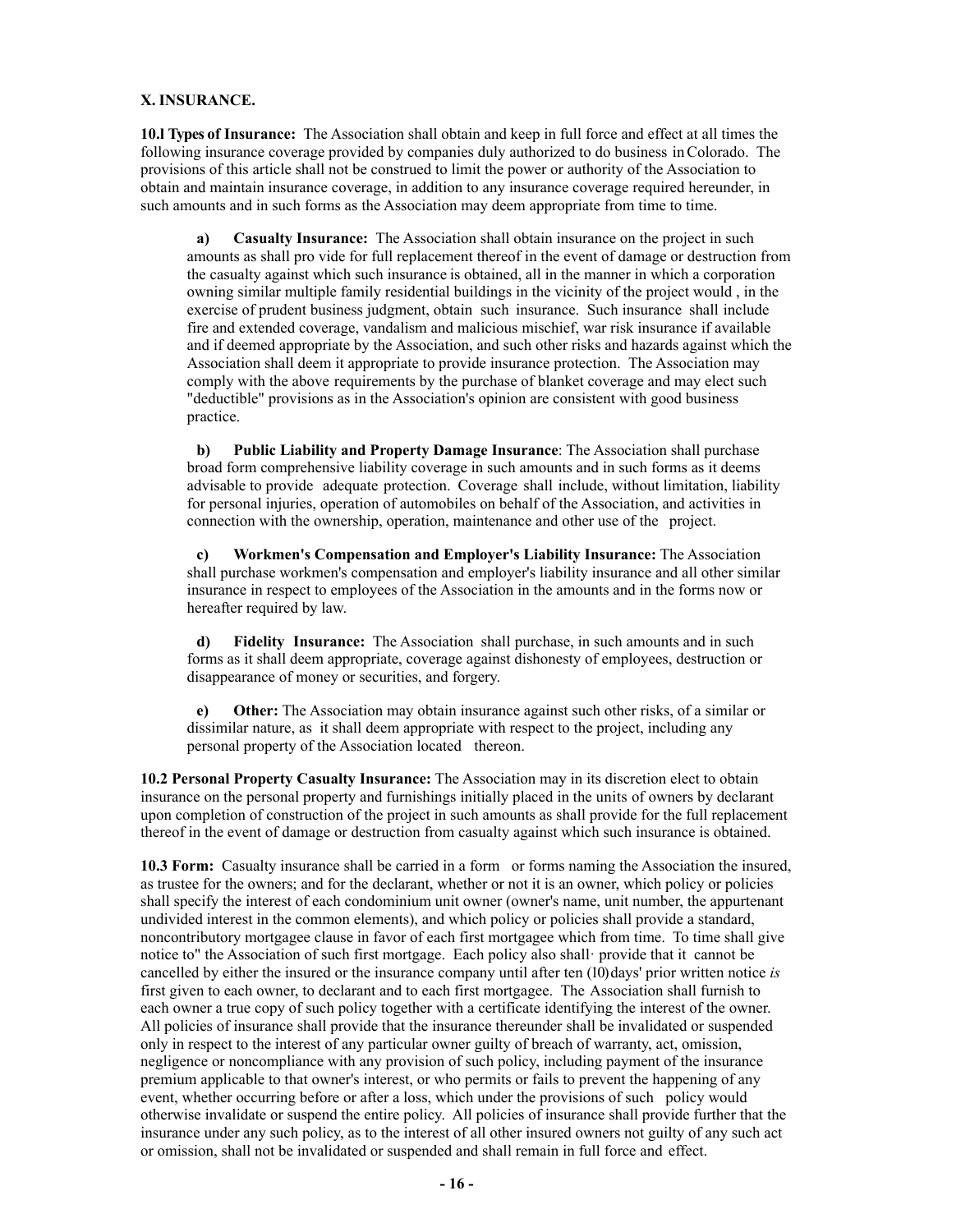Public liability and property damage insurance shall name the Association the insured, as trustee for the owners and for declarant, whether or not it is an owner, and shall protect each owner and declarant against liability for acts of the Association in connection with the ownership, operation, maintenance or other use of the project.

**10.4 Owner's Responsibility:** Insurance coverage on the furnishings initially placed in the unit by declarant, except to the extent that the Association pursuant to paragraph 10.2 hereof elects to arrange for casualty insurance, and, regard less of the Association' s election, insurance coverage against loss from theft on all personal property, and insurance coverage on items of personal property placed in the unit by owner, and casualty and public liability insurance coverage within each individual unit and for activities of the owner, not acting by the Association, with respect to the common elements shall be the responsibility of the respective owners.

**10.5 Insurance Proceeds:** The Association shall receive the proceeds of any casualty insurance payments received under policies obtained and maintained pursuant to this article. To the extent that reconstruction is required herein, the proceeds shall be used for such purpose. To the extent that re construction is not required herein and there is a determination that the project shall not be rebuilt, the proceeds shall be distributed in the same manner herein provided in the event of sale of obsolete units.

**10.6 Owner's Own Insurance:** Notwithstanding the pro visions hereof, each owner may obtain insurance at his own expense providing coverage upon his condominium unit, his personal property, for his personal liability, and covering such other risks as he may deem appropriate, but each such policy shall not diminish the insurance carrier's coverage for liability arising under insurance policies which the Association obtains pursuant to this article. All such insurance of the owner's condominium unit shall waive the insurance company's right of subrogation against the Association, the other owners, and the servants, agents, guests of any of them, if such insurance can be obtained in the normal practice without additional premium charge for the waiver of rights of subrogation.

#### **XI. CONDEMNATION.**

**11.1 Consequences of Condemnation:** If at any time or times during the continuance of the condominium ownership pursuant to this declaration, all or any part of the project shall be taken or condemned by any public authority or sold or otherwise disposed of in lieu of or in avoidance thereof, the following provisions shall apply.

**11.2 Proceeds:** All compensation, damages, or other proceeds therefrom, the sum of which is hereinafter called

The "Condemnation Award," shall be payable to the Association.

**11.3 Complete Taking:** In the event that the entire project is taken or condemned, or sold or otherwise disposed of in lieu of or in avoidance thereof, the condominium ownership pursuant thereto shall terminate. The Condemnation award shall be apportioned among the owners in proportion to the Respective amounts originally paid to declarant for the purchase of the condominium units, exclusive of the amounts paid for personal property, provided that if a standard different from the value of the project as a whole is employed to measure the condemnation award in the negotiation, judicial decree, or otherwise, then in determining such shares the same standard shall be employed to the extent it is relevant and applicable. On the basis of the principle set forth in the last preceding paragraph, the Association shall as soon as practicable determine the share of the condemnation award to which each owner is entitled. Such shares shall be paid into separate accounts and disbursed as soon as practicable in the same manner provided in paragraph 9.5 of this declaration.

**11.4 Partial Taking:** In the event that less than the entire project is taken or condemned, the condominium ownership hereunder shall not terminate. Each owner shall be entitled to a share of the condemnation award to be determined in the following manner: as soon as practicable the Association shall, reasonably and in good faith, allocate the condemnation award between compensation, damages, or other proceeds, and shall apportion the amounts so allocated among the owners as follows: (a) the total amount allocated to taking of, or injury to the common elements shall be apportioned among owners in proportion to their respective undivided interests in the common elements,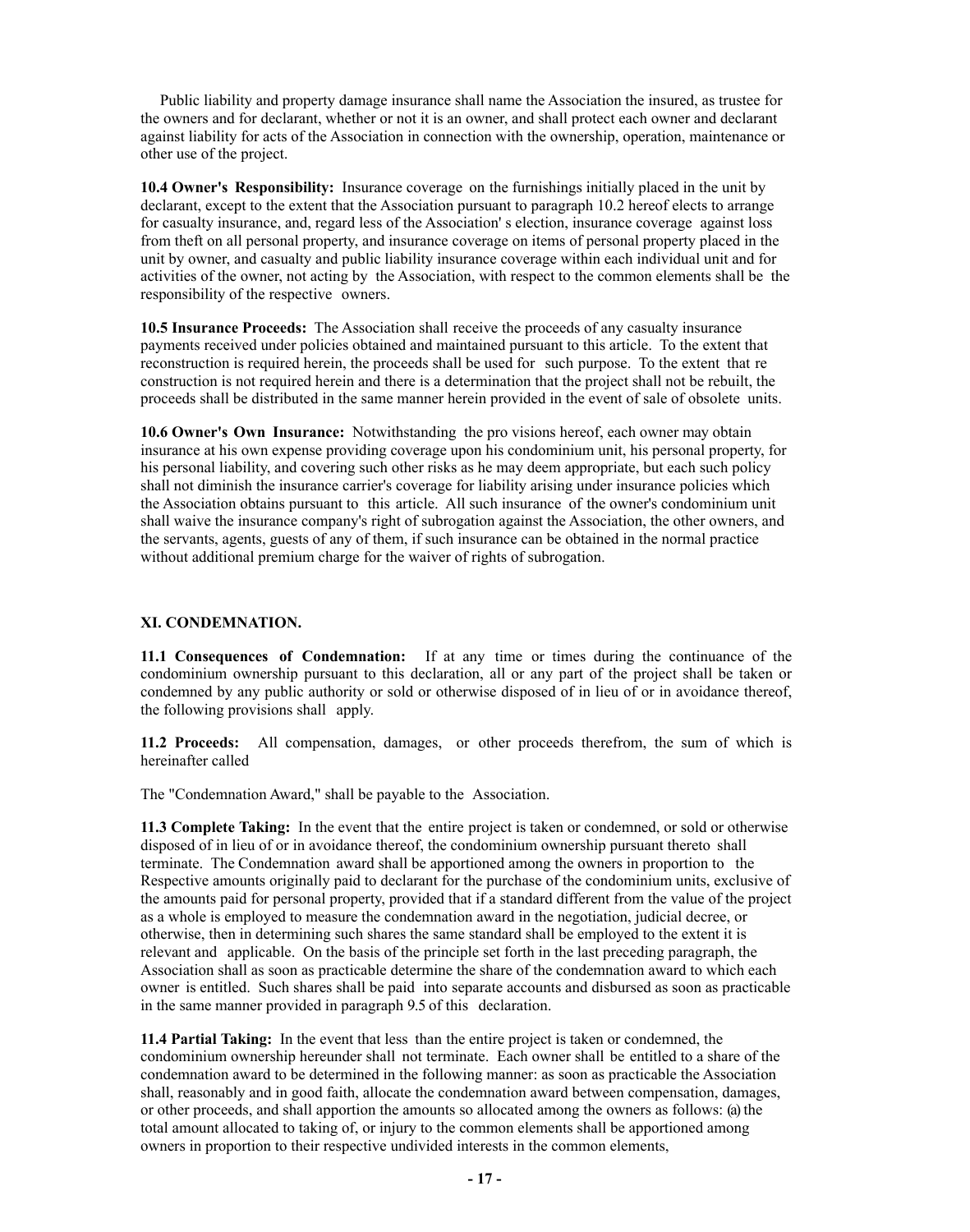(b) the total amount allocated to severance damages shall be apportioned to those condominium units which were not taken or condemned, (c) the respective amounts allocated to the taking of or injury to a particular unit and/or improvements as owner has made within his own unit shall be apportioned to the particular unit involved, and (d) the total amount allocated to consequential damages and any other takings or injured shall be apportioned as the Association determines to be equitable in the circumstances. If an allocation of the condemnation award is already established in negotiation, judicial decree, or otherwise, then in allocating the condemnation award the Association shall employ such allocation to the extent it is relevant and applicable. Distribution of apportioned proceeds shall be made by checks payable jointly to the respective owners and their respective mortgagees.

**11.5 Reorganization:** In the event of partial taking results in the taking of a complete unit, the owner thereof automatically shall cease to be a member of the Association. Thereafter the Association shall reallocate the ownership, voting rights, and assessment ratio determined in accordance with this declaration according to the same principles employed in this declaration at its inception and shall submit such reallocation to the owners of remaining units for amendment of *this* declaration. Reconstruction and Repair: Any reconstruction and repair necessitated by condemnation shall be governed by the procedures specified herein in cases of casualty damage or destruction.

**11.6 Reconstruction and Repair:** Any reconstruction and repair necessitated by condemnation shall be governed by the procedures specified herein in cases of casualty or destruction.

### **X II. RESERVATIONION TO ENLARGE AND SUPPLEMENT CONDOMINIUM PROJECT**

**12.1 Reservation to Right to Enlarge:** Declarant expressly reserves the right to en large this condominium project by constructing additional condominium buildings and other improvements on separate ad joining real property to the real Property described in Exhibit "B" hereto and to adjoining property there to submitted to this condominium complex. Such addition(s) to this condominium project shall be expressed in and by a duly recorded supplement to this Declaration and by supplement to the Map, as is provided in paragraph 3.6 of this Declaration.

**12.2 Form and Substance of Supplements:** In form and substance , the supplements to this declaration shall provide for a division of such additional real property and improvements into condominium units similar to the division made of the real property and improvements in this declaration. Each unit shall be identified by number, and each building shall be identified by a symbol or designation dissimilar to any other building under this Declaration and the Map. The undivided interest in and to the general common elements appurtenant to each such unit shall not be a part of the general common elements of the condominium units described and initially created by this Declaration and the Map. The undivided interest in the general common elements shall have a permanent character and shall not be altered without the consent of all of the condominium unit owners expressed in a duly recorded Amendment to this Declaration.

**12.3 Application of Declaration:** Except as otherwise provided in this declaration and by the provisions of supplement(s) to this declaration, all of the provisions contained in this declaration shall be applicable to such additional condominium units.

**12.4 Vote:** Each condominium unit owner of a supplemental unit shall be member of the association and entitled to vote his percentage or fractional interest in and to the general common elements of the enlargement of which h is condominium unit is a part, and the aggregate of all of the undivided interests submitted to and making up the total condominium project shall be considered one hundred percent (10%) for such voting purposes; provided, however, each set of general common elements (those established by this declaration and those created by supplement(s) thereto) shall separately vote upon matters requiring or permitting a vote by this declaration, supplements here to, the Articles of Incorporation of the Association and By-Laws thereof , and no set of general common elements shall bind or obligate another without approval of the required fractional or percentage vote of the set of general common elements to be bound or obligated.

**12.5** Declarant reserves the right to establish easements, reservations, exception and exclusions consistent with the condominium ownership of the condominium project (including supplements thereto) and for the best interests of the condominium unit owners and the Association in order to serve the entire condominium project (including supplements to this declaration)**XIII. MISCELLANEOUS**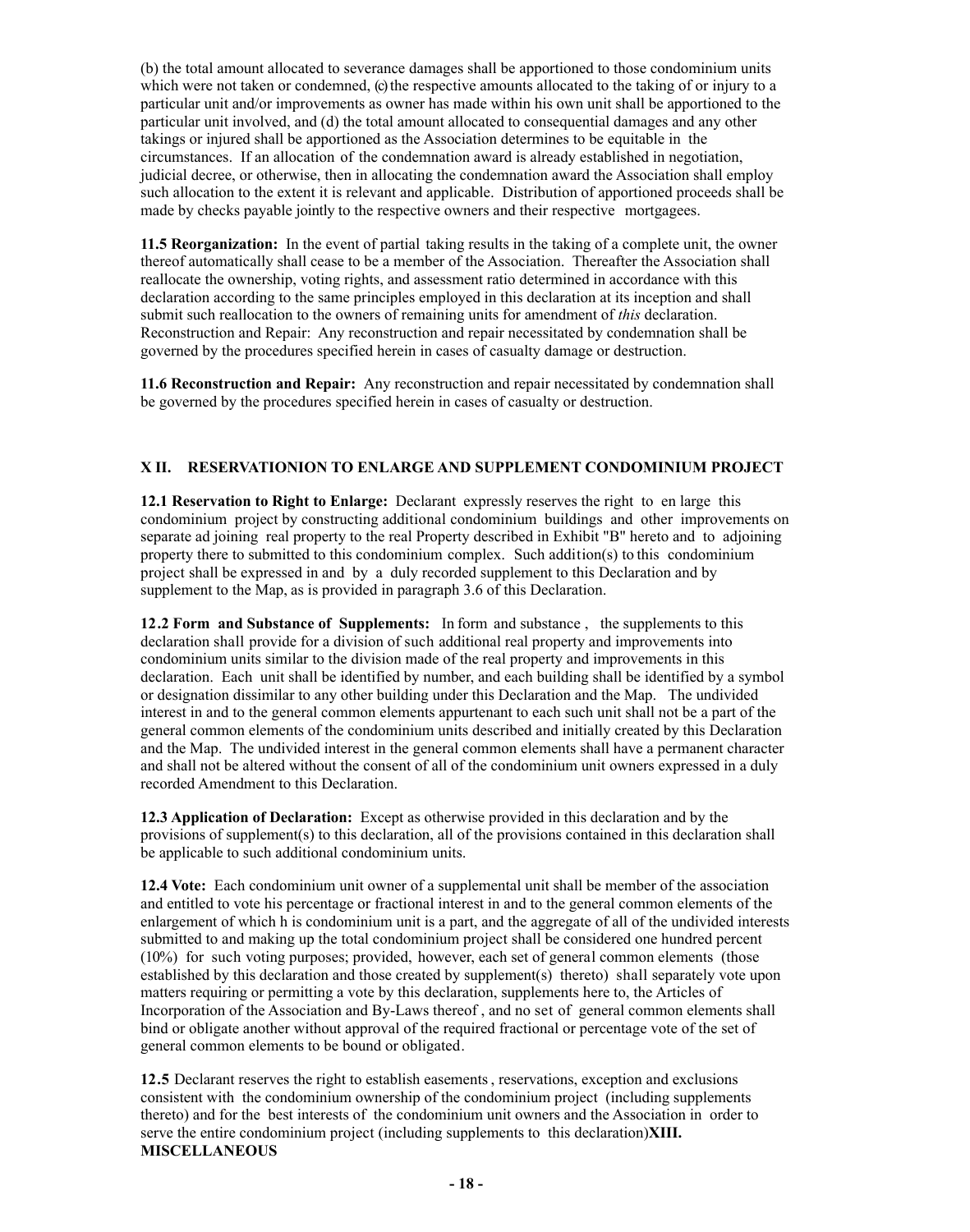**13.1 Amendment or Revocation:** This declaration shall not be revoked nor shall any of the provisions herein be amended un less the owners representing an aggregate ownership interest of eighty-five (85%) percent or more of the condominium units , as reflected on the real estate records of Summit County , Colorado, and all of the holders of any mortgage appearing in such records and covering or affecting any or all of the condominium units consent and agree to such revocation or amendment by instruments duly recorded .

**13.2 Duration:** The condominium ownership created by this declaration and the condominium map shall continue until this declaration is revoked or terminated in the manner provided in paragraphs herein dealing with obsolescence, condemnation or revocation.

**13 .3 Mortgaging a Condominium Unit - Priority:** An owner shall have the right from time to time to mortgage or encumber his interest by deed of trust , mortgage or other security instrument . A first mortgage shall be one, which has first and paramount priority under applicable law. The owner of a condominium unit may create junior mortgage, liens or encumbrances on the following conditions: ( l) that any such junior mortgages shall always be subordinate to all of the terms, conditions , covenants, restrictions, uses, limitations, obligations, lien f or common expenses, and other obligations created by this declaration, the Certificate of Incorporation and the By-Laws of the Association; (2) that the mortgagee under any junior mortgage shall release, for the purpose of restoration of any improvements upon the mortgaged premises, all of his right, title and interest in and to the proceeds under all insurance policies upon said premises by the Association. Such release shall be furnished forthwith by a junior mortgagee upon written request of one or more of the members of the Board of Managers of the Association, and if such request is not granted, such release may be executed by the Association as at Attorney-in-fact for such junior mortgagee.

**13.4 Compliance with Provisions of Declaration,** By-Laws of the Association: Each owner shall comply strictly with the provisions of this declaration, the Certificate of Incorporation and By-Laws of the Association , and the decisions and resolutions of the Association adopted pursuant thereto as the same may be lawfully amended from time to time. Failure to comply with any of the same shall be grounds for an action to recover sums due, for damages or injunctive relief or both, and for reimbursement of all attorney's fees incurred in connection therewith, which action shall be maintainable by the Managing Agent or Board of Man agers in the name of the Association on behalf of the owners or, in a proper case, by an aggrieved owner.

**13.5 Registration of Mailing Address:** Each owner shall register his mailing address with the Association and all notices or demand intended to be served upon any owner shall be sent by either registered or certified mail, postage prepaid, addressed in the name of the owner at such registered mailing address. All notices or demand intended to be served upon the Association shall be given by registered or certified mail, postage prepaid, to the address of ti1e Association as designated in the By-Laws of the Association. All notices or demands to be served on mortgagees pursuant hereto shall be sent by either registered or certified mail, postage prepaid, addressed in the name of the mortgagee at such address as the mortgagee may have furnished to the Association in writing. Unless the mortgagee furnishes the Association such address, the mortgagee shall be entitled to receive none of the notices provided for in this declaration. Any notice referred to in this paragraph shall be deemed given when deposited in the United States mail in the form provided for in this paragraph .

**13.6 Transfer of Declarant's Rights:** Any right or any interest reserved hereby to the declarant may be transferred or assigned by the declarant, either separately or with one or more of such rights or interests, to any person or entity .

**13.7 Owner ' s Obligations Continued:** All obligations of the owner under and by virtue of the provisions contained in this declaration shall continue, notwithstanding that he may have leased or rented said interest as provided herein, but the owner of a condominium unit shall have no obligation for expenses or other obligations accruing after he conveys such condominium unit.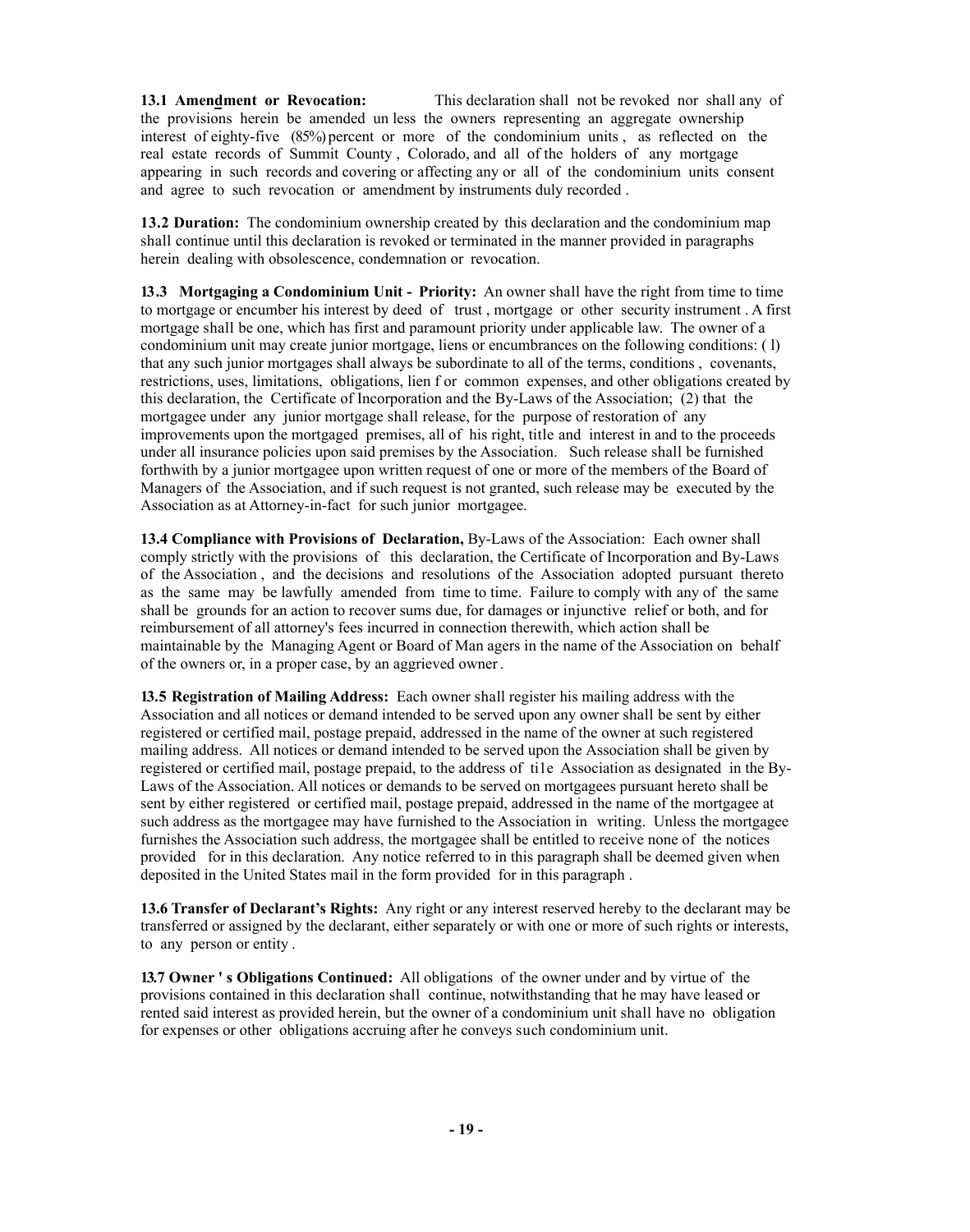**13.8 General Declaration for Four Seasons of Breckenridge Village:** The project is subject to the GeneralDeclaration for Four Seasons of Breckenridge Village, recorded in Book 202 at Page 326 of the records in the office of the County Clerk and Recorder of Summit County, Colorado. Said Declaration sets forth restrictions, easements, rules and regulations and provides for the management of certain facilities and the undertaking of certain functions within certain areas for and on behalf of owners of property within the areas subject thereto by The Breckenridge Company. Each owner, as defined herein, by the acceptance of a conveyance of a Condominium Unit, shall be entitled to the benefits, and subject to the obligations, including obligations with respect to assessments, as provided in said **Declaration** 

**13.9 Number and Gender:** Whenever used herein, unless the context shall otherwise provide, the singular number shall include the plural, the plural the singular, and the use of any gender shall include all genders.

**13.10 Severability:** If any of the provisions of this declaration or any paragraph, sentence, clause, phrase orword orthe application thereof inany circumstance be invalidated, such invalidity shallnot affect the validity ofthe remainder ofthedeclaration, and the applicationof any suchprovision, paragraph, sentence, clause, phrase or word in any other circumstances shall not be affected thereby.

**13.11 Statute:** The provisions of this declaration shall be in addition and supplemental to the Condominium Ownership Act of the State of Colorado as the same is in effect on the date hereof and to all other provisions of law.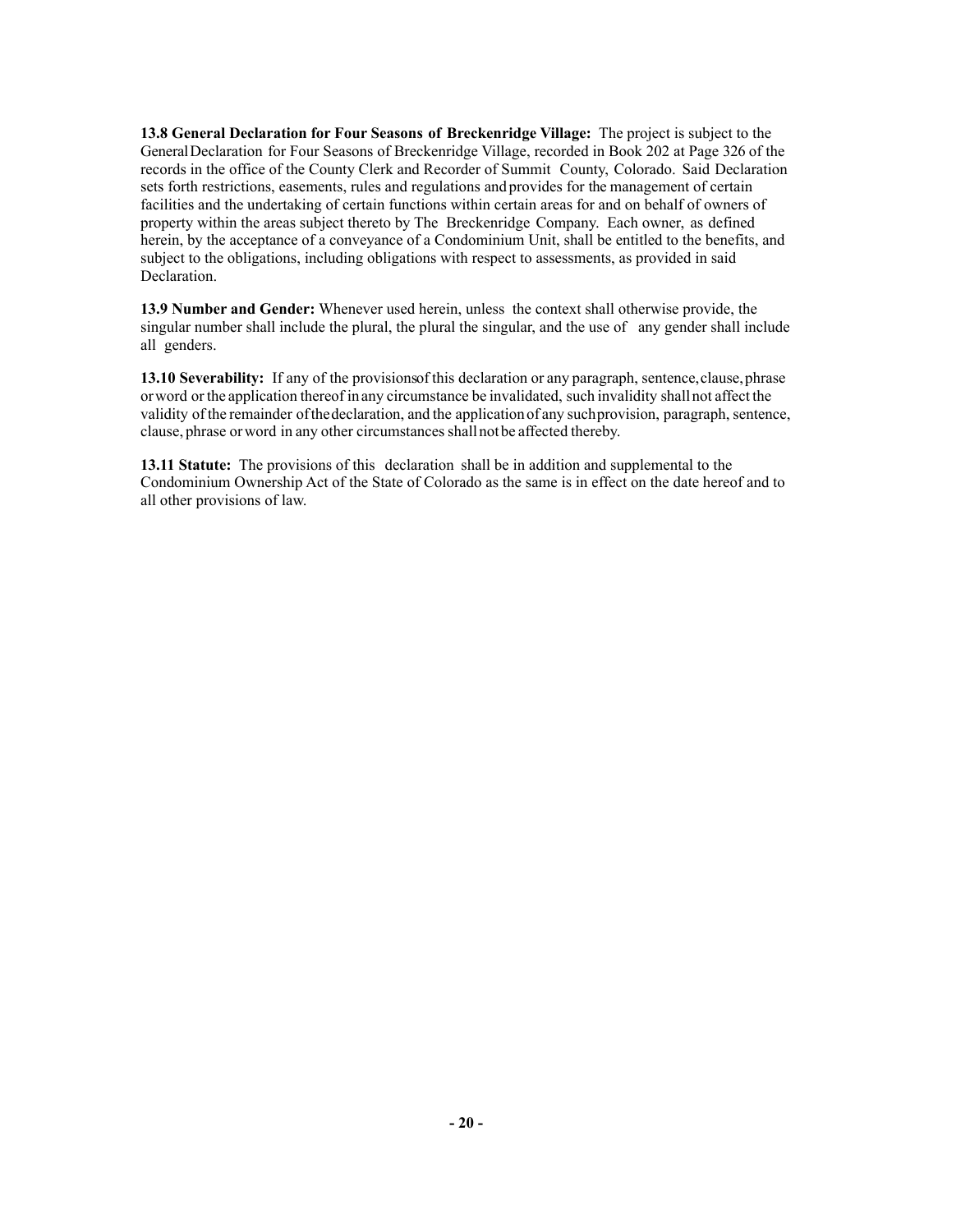IN WITNESS WHEREOF, this declaration is executed the day and year first above written.

DECLARANT:

STATE OF COLORADO)

County of El Paso) ss.

The foregoing instrument was acknowledged before meThis  $30th_{---}$  day of  $March$ , 1972</u> by EDMUND A. GORAB and LEOPOLDO RODRIGUEZ.

Witness my hand and official seal.

My Commission expires: / - *7 7'- 77"*